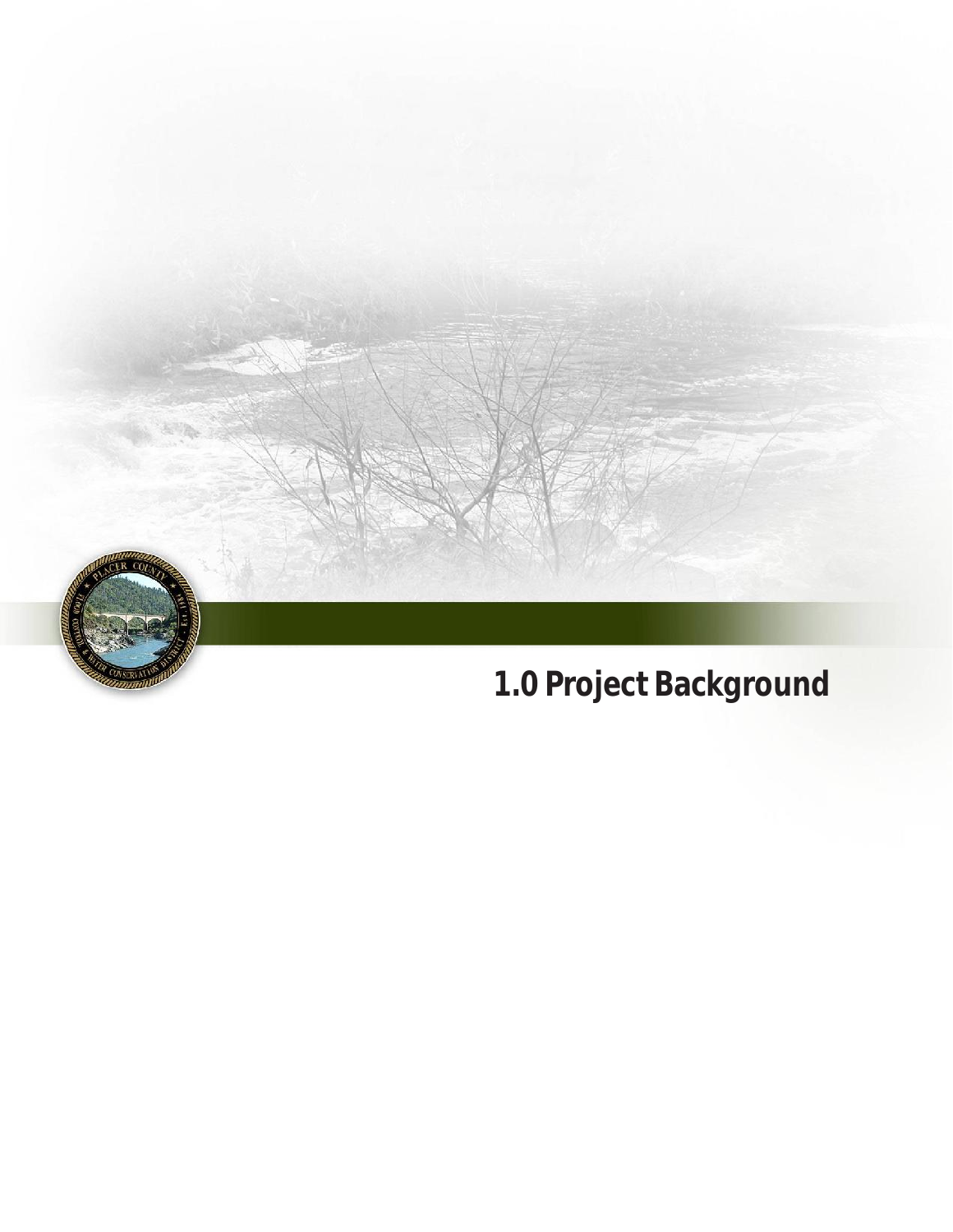# **1.0 PROJECT BACKGROUND**

## **1.1 PURPOSE**

 The primary purposes of this Update to the Dry Creek Watershed Flood Control Plan (Plan Update) are to update the hydrologic analysis of the watershed, to identify possible means to mitigate development impacts on flooding and reduce flood damages, to provide new analytical tools to evaluate projects, and to present funding options. The 1992 Dry Creek Watershed Flood Control Plan (1992 Plan) recommended structural and non-structural measures to correct existing deficiencies and mitigate for impacts of future development. Some of the recommendations of the 1992 Plan have been implemented, though many have not been implemented due to environmental and/or economic constraints. watershed and provides recommendations based on an overall watershed approach with the objective of identifying improvements that will be both feasible and effective. This Plan Update evaluates the hydrology of the

## **1.2 WATERSHED DESCRIPTION**

 The Dry Creek watershed covers an area of 101.4 square miles in Placer and Sacramento Counties. The majority of the watershed (82 percent) is contained within the limits of Placer County. The Cities of Rocklin and Roseville, and the Town of Loomis are wholly or partially contained within the watershed. Other unincorporated communities in the watershed include Granite Bay, Penryn, Newcastle, Orangevale, and Rio Linda. A vicinity map of the watershed is provided on Plate 1 and a watershed overview is provided on Plate 2. Of the 101.4 square miles that cover the watershed, 88.4 square miles are within, or are tributary to, parts of Placer County. The remaining 13.0 square miles are within Sacramento County, along Dry Creek, downstream from the Sacramento County – Placer County line.

 The headwaters of Dry Creek are located in the upper portions of the Loomis Basin, in Bay area near Folsom Lake, and in Orangevale in Sacramento County. Antelope Creek and Clover Valley Creek form the northwest boundary of the watershed, and Secret Ravine and Miners Ravine comprise the northeast portion of the watershed. Antelope Creek and Miners Ravine, downstream from their confluences with Clover Valley Creek Roseville to form Dry Creek. Cirby Creek, made up of the combination of Cirby and Linda Creeks and Strap Ravine, joins Dry Creek just upstream from Riverside Avenue in Roseville. Downstream of Roseville, just downstream of Elverta Road, Dry Creek branches into North Dry Creek and Dry Creek and forms Cherry Island in the Rio Linda area.<sup>1</sup> (See Plate 2) the vicinity of Penryn and Newcastle, in unincorporated Placer County, in the Granite and Secret Ravine, respectively, combine near Interstate 80 and Atlantic Street in

\_\_\_\_\_\_\_\_\_\_\_\_\_\_\_\_\_\_\_\_\_\_\_  $1$  James M. Montgomery, Dry Creek Watershed Flood Control Plan, 1992.

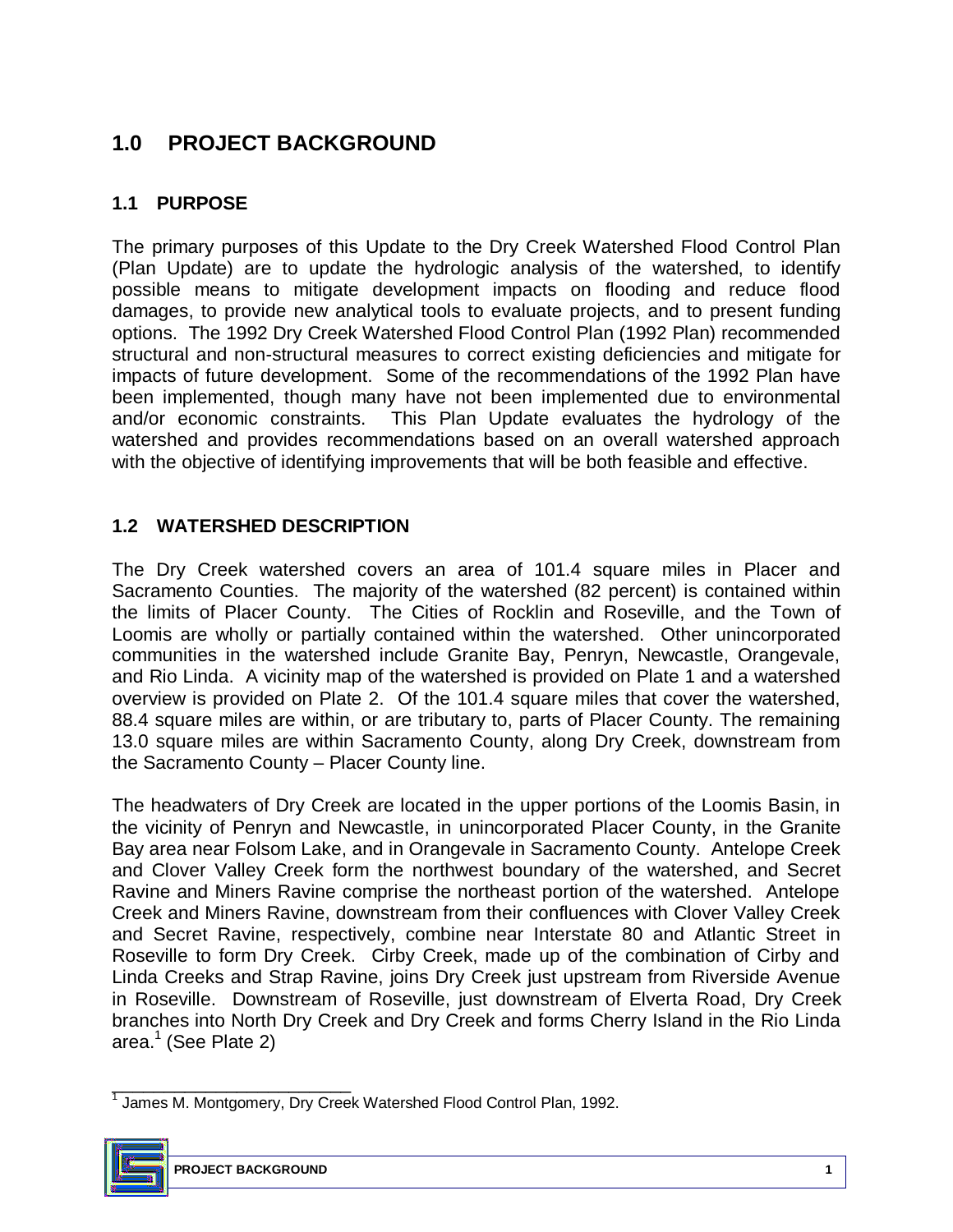Watershed topography, soil types and ground cover, and land use (imperviousness and drainage systems) are the basic elements that determine the portion of rainfall that becomes runoff and the timing of the runoff flowing through the watershed. These section of the Plan Update. Additional descriptive information about the watershed is available in the various sources referenced in the Plan Update. elements are introduced in this section and are elaborated upon in a subsequent

## **1.2.1 Topography**

 The lower end of the Dry Creek watershed is on the Sacramento Valley floor and the headwaters are located in the Sierra Nevada foothills. The mouth of Dry Creek, at its confluence with the Natomas East Main Drainage Canal, is at an elevation of about 30 feet above mean sea level (msl). Antelope Creek, Secret Ravine, and Miners Ravine Ravine have headwaters in Orangevale in Sacramento County, and in the Granite Bay area at elevations of 300 to 500 feet msl, with less relief than is found in the other Dry have headwaters in the vicinity of Newcastle and Penryn at elevations of 900 to 1,200 feet msl, in hilly topography typical of the foothills. Linda Creek, Cirby Creek, and Strap Creek tributaries.<sup>2</sup>

 The upper portions of the Dry Creek watershed are characterized by relatively steep slopes and moderate relief. The lower reaches of the Dry Creek watershed, especially downstream of Roseville, are characterized by very gentle slopes. The stream channels throughout the watershed are generally well defined, but are not especially wide or deep.<sup>3</sup>

### **1.2.2 Soils**

 Soils within the Dry Creek watershed are variable, depending upon landscape position and underlying geology. Most soils are formed from either granitic or volcanic parent material, and often include a clay pan, or other consolidated layer that impedes water permeability. Shallow soils and rock outcrops are fairly common at higher elevations.<sup>4</sup> The United States Department of Agriculture Natural Resources Conservation Service (USDA NRCS) has given each soil type a hydrologic classification based on infiltration rates. Infiltration rates of soils vary widely and are affected by subsurface permeability C, and D) according to their minimum infiltration rate, which is obtained for bare soil as well as surface intake rates. Soils are classified into four hydrologic soil groups (A, B, after prolonged wetting. The hydrologic soil groups are defined as follows:

**Group A** soils have low runoff potential and high infiltration rates even when thoroughly wetted. They consist chiefly of deep, well to excessively drained sand or gravel, and have high rates of water transmission, greater than 0.30 inches per hour (in/hr).

<sup>&</sup>lt;sup>4</sup> ECORP Consulting, Inc., Dry Creek Watershed Coordinated Resource Management Plan, 2003.



\_\_\_\_\_\_\_\_\_\_\_\_\_\_\_\_\_\_\_\_\_\_\_

 $2$  James M. Montgomery, Dry Creek Watershed Flood Control Plan, 1992.

 $3$  James M. Montgomery, Dry Creek Watershed Flood Control Plan, 1992.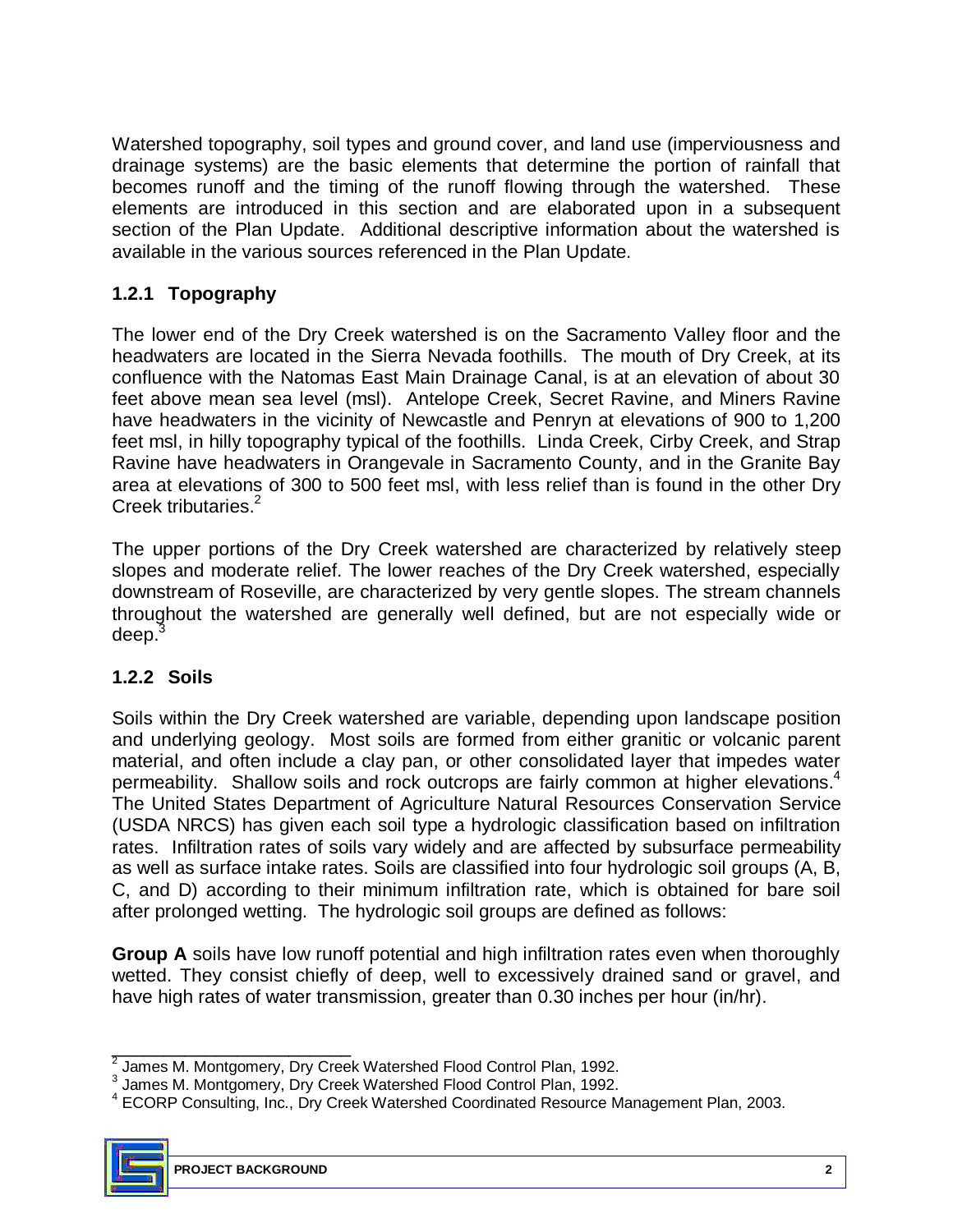Group B soils have moderate infiltration rates when thoroughly wetted and consist chiefly of moderately deep to deep, moderately well to well drained soils with moderately fine to moderately coarse textures. These soils have moderate rates of water transmission (0.15-0.36 in/hr).

Group C soils have low infiltration rates when thoroughly wetted and consist chiefly of soils with a layer that impedes downward movement of water, and soils with moderately fine to fine texture. These soils have low rates of water transmission (0.05-0.20 in/hr).

Group D soils have high runoff potential. They have very low infiltration rates when thoroughly wetted and consist chiefly of clay soils with a high swelling potential, soils with a permanent high water table, soils with claypan or clay layer at or near the surface, and shallow soils over nearly impervious material. These soils have very low rates of water transmission (0-0.09 in/hr).<sup>5</sup>

 Table 1 lists the hydrologic soil groups found within the Dry Creek watershed for Placer and Sacramento Counties.

|                       | <b>Hydrologic Soil Type (acres)</b> |        |       |        |  |
|-----------------------|-------------------------------------|--------|-------|--------|--|
| <b>Watershed Name</b> |                                     | в      |       |        |  |
| Antelope Creek        |                                     | 3,278  | 529   | 3,501  |  |
| Cirby Creek           | 42                                  | 8      | 172   | 1,506  |  |
| <b>Clover Valley</b>  |                                     | 602    | 179   | 1,543  |  |
| Dry Creek             | 796                                 | 1,057  | 1,799 | 12,221 |  |
| Linda Creek           | 64                                  | 2,318  | 351   | 5,234  |  |
| <b>Miners Ravine</b>  |                                     | 9,155  | 694   | 3,249  |  |
| Secret Ravine         | 18                                  | 8,106  | 1,371 | 4,667  |  |
| <b>Strap Ravine</b>   | 31                                  | 750    | 53    | 1,611  |  |
| Total                 | 951                                 | 25,273 | 5,148 | 33,532 |  |
| Percentage            | 1.5%                                | 38.9%  | 7.9%  | 51.7%  |  |

**Table 1. Dry Creek Watershed Hydrologic Soil Types** 

 A map depicting the hydrologic soil group for the soils in the Dry Creek watershed is shown in Plate 3. For additional information, an extensive listing of the soil names and classifications for the soils located in the Dry Creek watershed can be found in the 2003 Dry Creek Watershed Coordinated Resource Management Plan (DCWCRMP).

## **1.2.3 Land Use and Development Projections**

 The types of land use that occur in a watershed are significant in determining the amount of runoff that results from a given amount of rainfall. Much of the difference in runoff from different land uses can be attributed to the difference in the percentage of the land that is impervious (paved or covered by buildings). Another important factor that is determined by the type of land use is the condition, or hydraulic efficiency, of the

\_\_\_\_\_\_\_\_\_\_\_\_\_\_\_\_\_\_\_\_\_\_\_ 5 USDA NRCS, Urban Hydrology for Small Watersheds, TR-55, 1986.

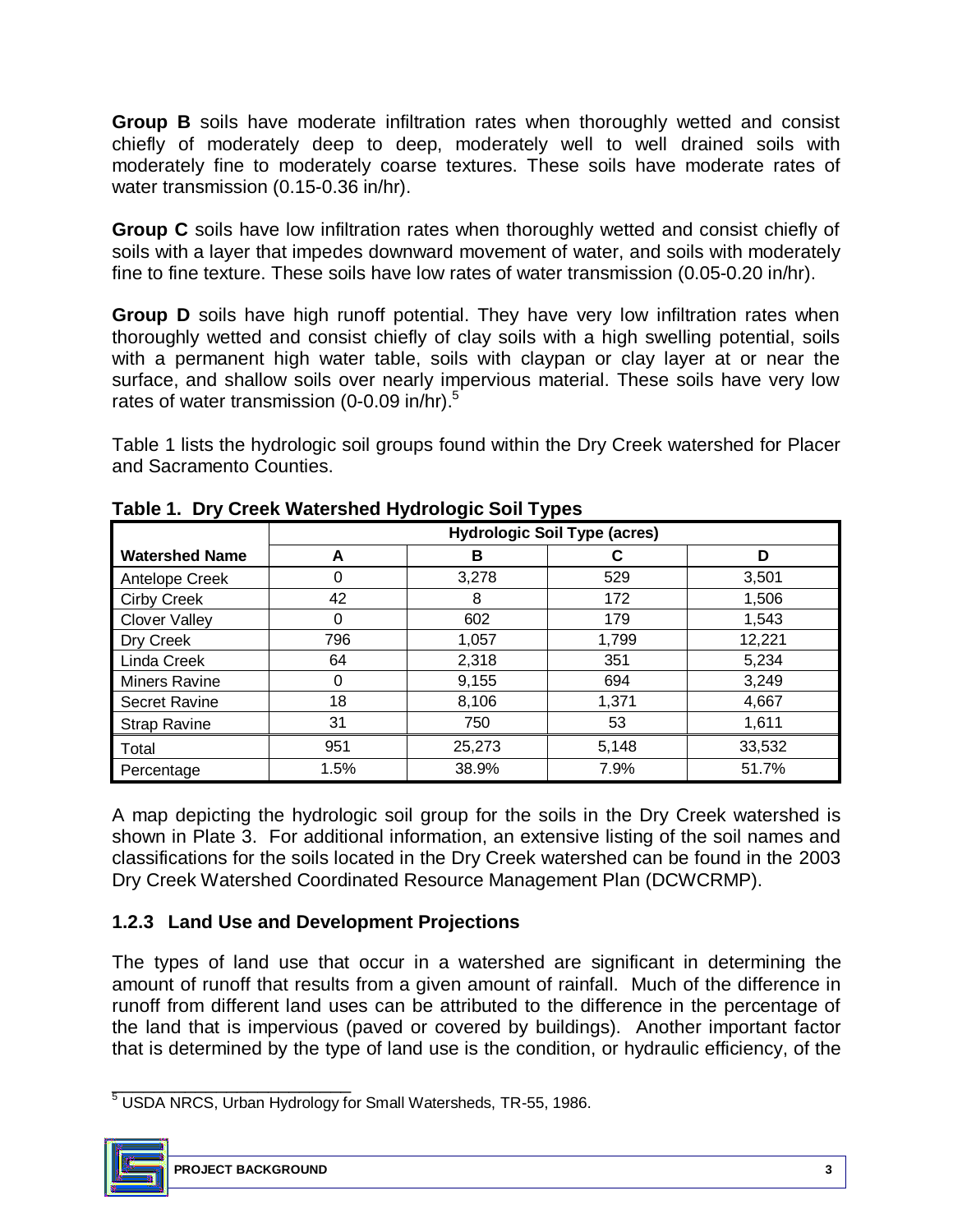smaller tributaries and streams in the area and what portion of the flows are convey in along streets and in storm drains. The land uses in the Dry Creek watershed vary widely, from mixed urban, suburban, rural, and open space land.

 From the completion of the 1992 Plan through 1997, land development within the Dry Creek watershed was relatively slow due to an economic recession. Development activities began to accelerate in 1998, and by 2002, development was occurring at record levels. Another recession slowed land development down in late 2002 and early in 2003. From 2004 and continuing into 2007, land development activity was high severe recession. Due to the slow pace of development since 2007, it was determined that the estimate of 2007 land use could be considered as new baseline from which to move forward for the purposes of this Plan Update. This Plan Update anticipates that development to the build-out conditions described in the various municipal General Plans will eventually occur. again, but by late 2007 the pace of land development dropped dramatically due to a

 It is estimated that approximately 43 percent of the projected total impacts (within the 88.4square miles within and tributary to Placer County, based on impervious area estimates, prior to considering mitigation measures) of development on runoff expected to occur between 1992 and the General Plan build-out condition, occurred prior to 2007 (refer to Figure 1). These development status values are presented relative to the initiation of the mitigation impact fee program.



### **Figure 1: Development Scenario**

 Estimates of imperviousness were used to indicate the amount of development that has occurred. Plate 4 identifies the imperviousness for the watershed in the 1992 (baseline) conditions. Plate 5 identifies the imperviousness for the watershed in the 2007 conditions, and Plate 6 identifies the imperviousness for the watershed for the General Plan (build-out) conditions. Plate 7, Plate 8 and Plate 9 illustrate land use for the the estimated impervious area within the Dry Creek watershed and its major sub-basins for the baseline 1992, 2007 and build-out conditions. The lower portion of Table 2 shows the results of calculations based on the listed impervious area values. These calculations show that 43 percent of the impervious area expected to be added between baseline, 2007 and build-out conditions, respectively. The upper portion of Table 2 lists 1992 and build-out had already been constructed by 2007. {(17.63-14.35)/(21.96 14.35)=43.1}

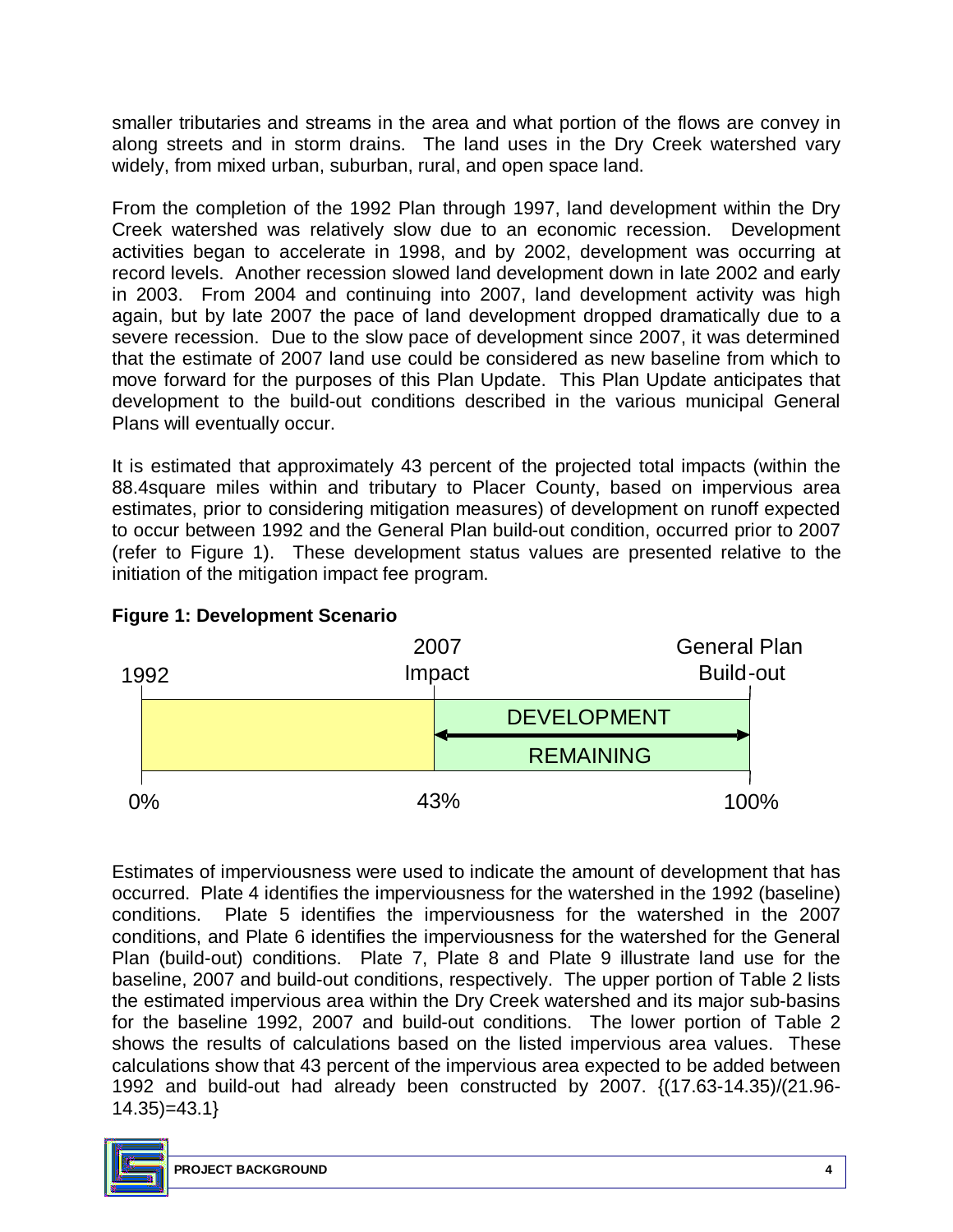Of the 88.4 square miles within and tributary to Placer County, approximately 6 percent is within Sacramento County, and this area, generally within Orangevale, accounts for approximately 1.9 percent of the expected increases in imperviousness within and tributary to Placer County. Specifically, 0.08 square miles of the expected increase of 3.79 square miles of imperviousness within the 88.4 square mile portion of the Dry Creek watershed upstream from the Placer County line is expected to occur within Sacramento County.

| Watershed                            |               | Impervious Area (sq. mi) |       |                  |  |
|--------------------------------------|---------------|--------------------------|-------|------------------|--|
|                                      | Area (sq. mi) | 1992                     | 2007  | <b>Build-out</b> |  |
| Antelope Creek                       | 11.41         | 2.36                     | 2.53  | 3.02             |  |
| <b>Cirby Creek</b>                   | 2.70          | 1.16                     | 1.45  | 1.49             |  |
| <b>Clover Valley</b>                 | 3.63          | 0.24                     | 0.33  | 0.88             |  |
| Dry Creek                            | 11.82         | 3.25                     | 3.45  | 4.39             |  |
| Linda Creek                          | 12.45         | 1.29                     | 2.29  | 2.56             |  |
| Miners Ravine                        | 20.47         | 1.92                     | 2.56  | 3.09             |  |
| <b>Secret Ravine</b>                 | 22.13         | 3.45                     | 3.93  | 5.29             |  |
| Strap Ravine                         | 3.82          | 0.68                     | 1.09  | 1.24             |  |
| <b>Grand Total</b>                   | 88.43         | 14.35                    | 17.63 | 21.96            |  |
| Percent build-out from 1992 baseline |               | 0.0%                     | 43.0% | 100.0%           |  |
| Percent build-out in absolute terms  |               | 65.4%                    | 80.3% | 100.0%           |  |
| Percent impervious                   |               | 16.2%                    | 19.9% | 24.8%            |  |

**Table 2: Watershed Imperviousness** 

## **1.3 1992 DRY CREEK WATERSHED FLOOD CONTROL PLAN**

 The purpose of 1992 Plan was to provide the District and other governmental agencies (in both Placer and Sacramento Counties) with the information and policies necessary to manage stormwater runoff within the Dry Creek watershed from a flood control and future flood control needs in the watershed. In addition, the 1992 Plan recommended structural and non-structural measures to correct existing deficiencies and mitigate for impacts of future development within the watershed. The 1992 Plan was formally adopted by District Board in June 1995. perspective. The 1992 Plan was intended to provide an approach for meeting existing

 The 1992 Plan focused on the ability of on-channel regional detention basins to both correct existing flooding problems and mitigate for the increase in flood flows due to Dry Creek watershed and identified 16 sites that might be feasible. The 16 sites were evaluated to determine both local and regional flood reduction capacity. Regional flood reduction capacity was measured based on flow rates at Vernon Street in Roseville. Seven sites were selected for inclusion in the 1992 Plan based on costs and flood flow reduction efficiency at Vernon Street. If implemented, these sites could have provided peak 100 year flood flow reduction of nearly 4,000 cubic feet per second (cfs) at Vernon Street. However, none of the on-channel regional detention basins included in the 1992 development. The 1992 Plan studied 25 potential detention basin sites throughout the

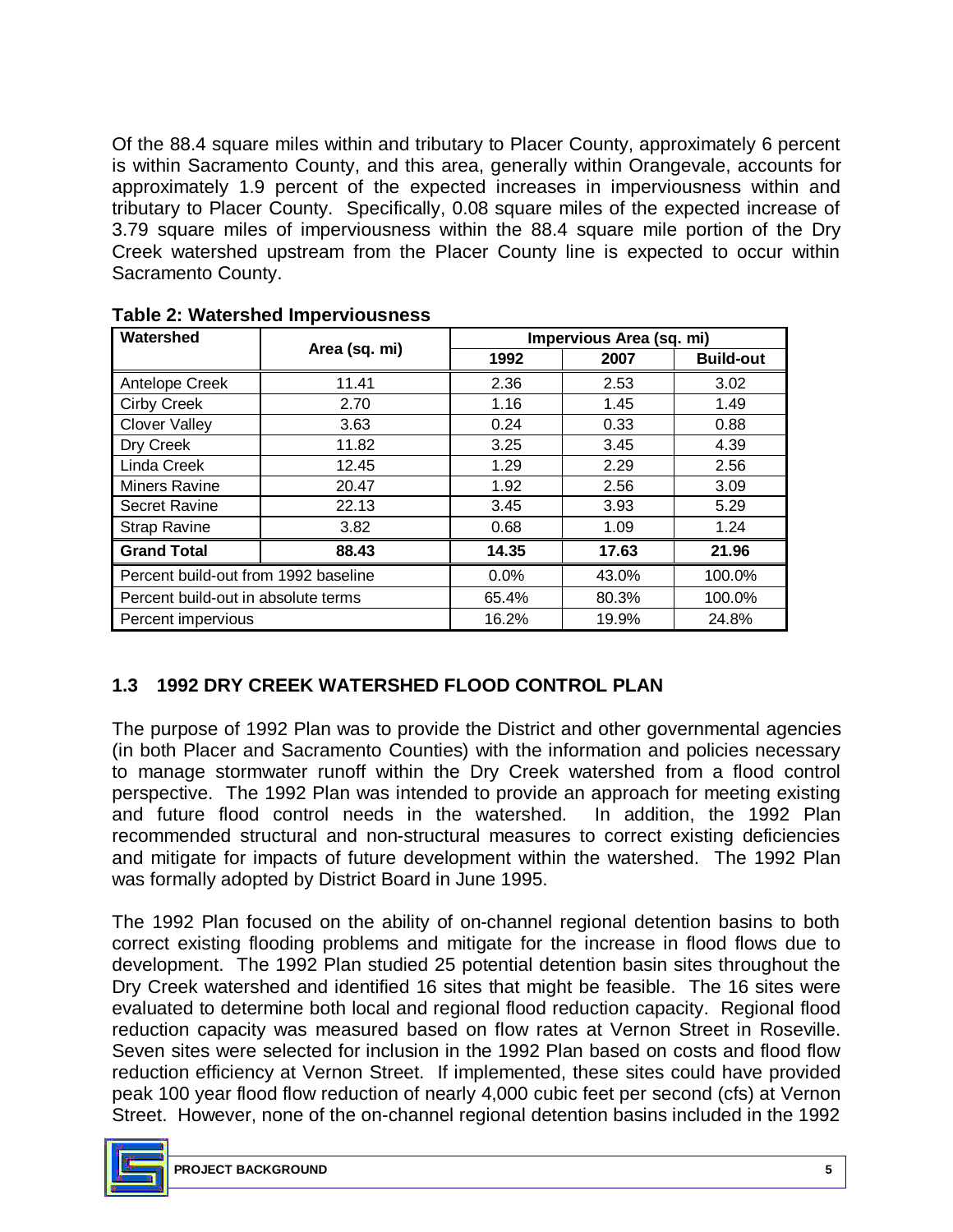Plan have been, nor are currently expected to be, implemented.

 In 1997-1998, the District studied the feasibility and began planning efforts for an on- channel regional structural flood control project on Miners Ravine upstream of Sunrise identified. The District Board voted to abandon that project and evaluate other types of flood control projects more acceptable to the public, the environmental community and Avenue as recommended in the 1992 plan. However, that project was met with strong public opposition, and significant permitting and environmental constraints were permitting agencies.

 The 1992 Plan also included an extensive evaluation of bridge and culvert replacement needs, and an evaluation of three channel improvement projects. Furthermore, the 1992 Plan addressed non-structural alternatives and included sections on local stormwater detention, floodplain management and a flood warning system.

## **1.4 INFORMATION SOURCES**

 Numerous information sources were referenced in the preparation of this Plan Update, including the following hydrologic and environmental reports. Additional references can be found in Appendix A. Data sources used in the direct development of the computer models prepared as part of the Plan Update are described in Sections 1.5 and 1.7.

### **1.4.1 Hydrologic Reports**

 *1.4.1.1 1988 Hydrology Office Report, Dry Creek Basin, Placer and Sacramento Counties (United States Army Corps of Engineers [USACE])* 

 The 1988 Hydrology Office Report was an update of a 1984 study prepared by the Sacramento District of the USACE for use in the feasibility study for flood control projects with the Dry Creek watershed. The study provides flood history data, performed both general storm and cloudburst storm hydrology, and evaluated existing land use conditions and projected 2040 flood flows. Standard Project Flood (SPF), 100 year, 50-year, 25-year, and 10-year discharges were tabulated.

### *1.4.1.2 1992 Dry Creek Watershed Flood Control Plan (JMM)*

 The 1992 Dry Creek Watershed Flood Control Plan has been the basis of flood control planning in the Dry Creek watershed used by the District, Placer County, the City of Roseville, the City of Rocklin and other local communities. This Plan Update will supersede the 1992 Plan.

### *1.4.1.3 2000 Dry Creek Watershed Flood Detention and Stream Restoration Feasibility Study (Swanson & EDAW)*

 The Dry Creek Watershed Flood Detention and Stream Restoration Feasibility Study investigated 19 potential sites for regional flood detention projects based on project

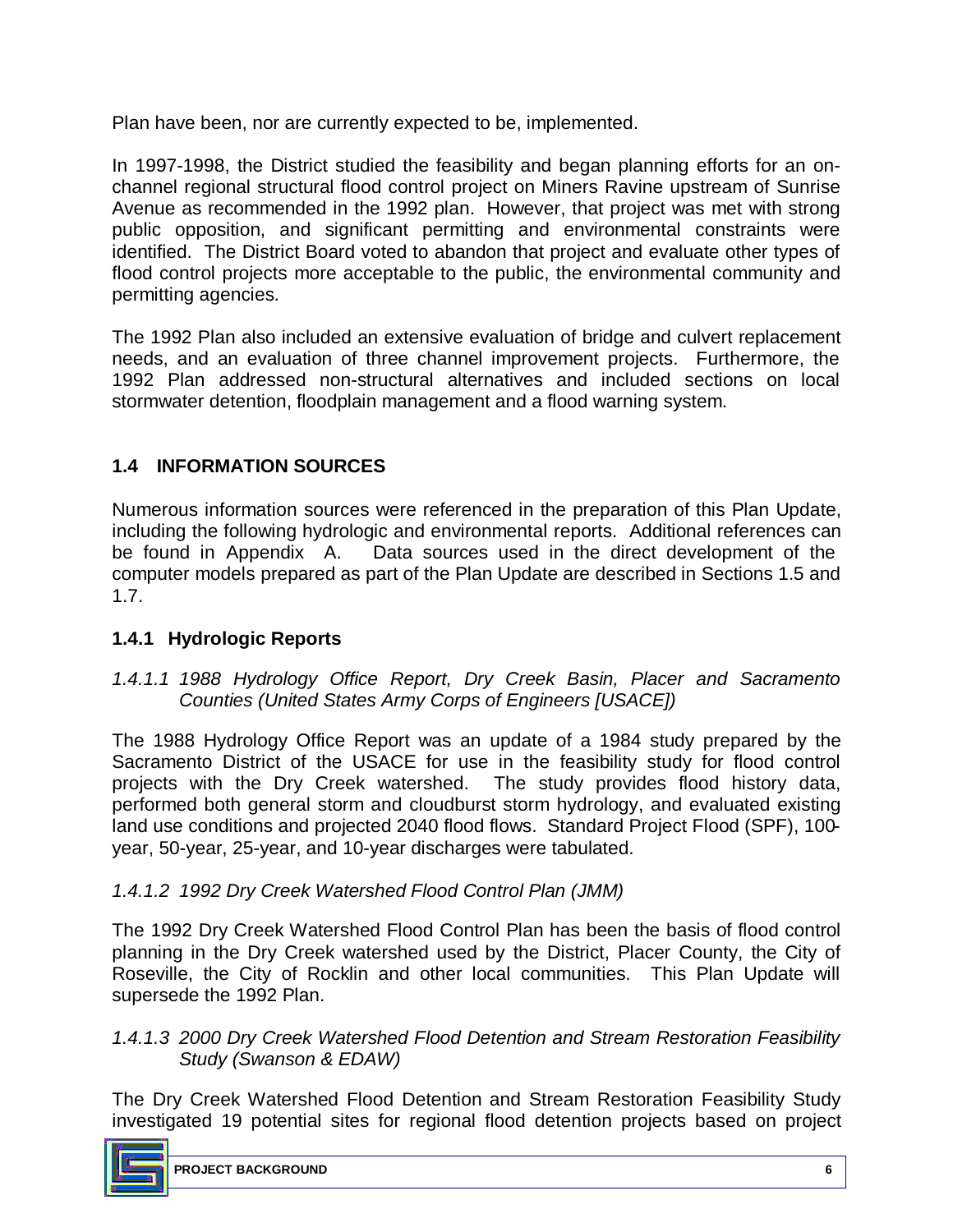feasibility, relative cost, and environmental issues. Two sites, Miners Ravine below Sierra College Boulevard and Secret Ravine above Sierra College Boulevard, were examined conceptually as example projects to produce preliminary cost estimates for multi-use regional flood detention projects.

## *1.4.1.4 2001 Flood Insurance Study (Federal Emergency Management Agency [FEMA])*

 The Placer County Flood Insurance Study (FIS) provided an update to the FEMA 100 year floodplain maps, and baseline FEMA hydrology. The FIS was largely based on the hydrology of the 1992 Plan; however, some updates were made for various areas of the watershed, where new studies with better calibrations had been made.

## *1.4.1.5 2001 Town of Loomis Drainage Master Plan (West Yost)*

 The Town of Loomis Drainage Master Plan describes the existing storm drain system for the Town of Loomis and provides recommendations for upgrades to the system to inadequate storm drain infrastructure, and not necessarily flood flows from streams in the Dry Creek Watershed. It also lists several crossings of Antelope Creek, Sucker Ravine, and Secret Ravine that are inundated by flood flows. The crossings are decrease localized flooding problems. The localized flooding issues are due primarily to presented in the Existing Flood Hazard section of this report.

### *1.4.1.6 2004 Alternative Regional Detention Sites (URS)*

 The Alternative Regional Detention Sites report documents analysis of four potential sites for regional detention basins: Strap Ravine immediately upstream of McLaren Drive next to Maidu Park in Roseville; Miners Ravine upstream of East Roseville Parkway; Linda Creek west of Rocky Ridge Drive and south of Meadowlark Way in Roseville; and Miners Ravine immediately downstream of Sierra College Boulevard. The report uses the hydrology information developed for the 1992 Plan and created an unsteady-state HEC-RAS hydraulic model from various existing hydraulic models. The report recommended the construction of the Miners Ravine detention basin immediately downstream of Sierra College Boulevard and reported that "although the other three sites did reduce peak discharges immediately downstream of their locations, their hydraulic benefits were localized and only minor positive impacts downstream near Riverside Ave. and Vernon St. Bridges (E-1)." The only regional detention basin that was recommended in this report, Miners Ravine Off-Channel Detention Basin, was completed in 2007.

## *1.4.1.7 2006 Central Rocklin Drainage Master Plan (West Yost)*

 The Central Rocklin Drainage Master Plan documents analysis of the urban drainage through storm drain systems and also includes sections on stream flooding. The District's HEC-2 models used for the 1992 report and the 1998 FEMA Flood Insurance Studies (FIS) were converted to HEC-RAS and used to analyze flooding in the Dry Creek tributary streams in the City of Rocklin. Three locations along Antelope Creek and four locations along Sucker Ravine were identified where City of Rocklin roadways

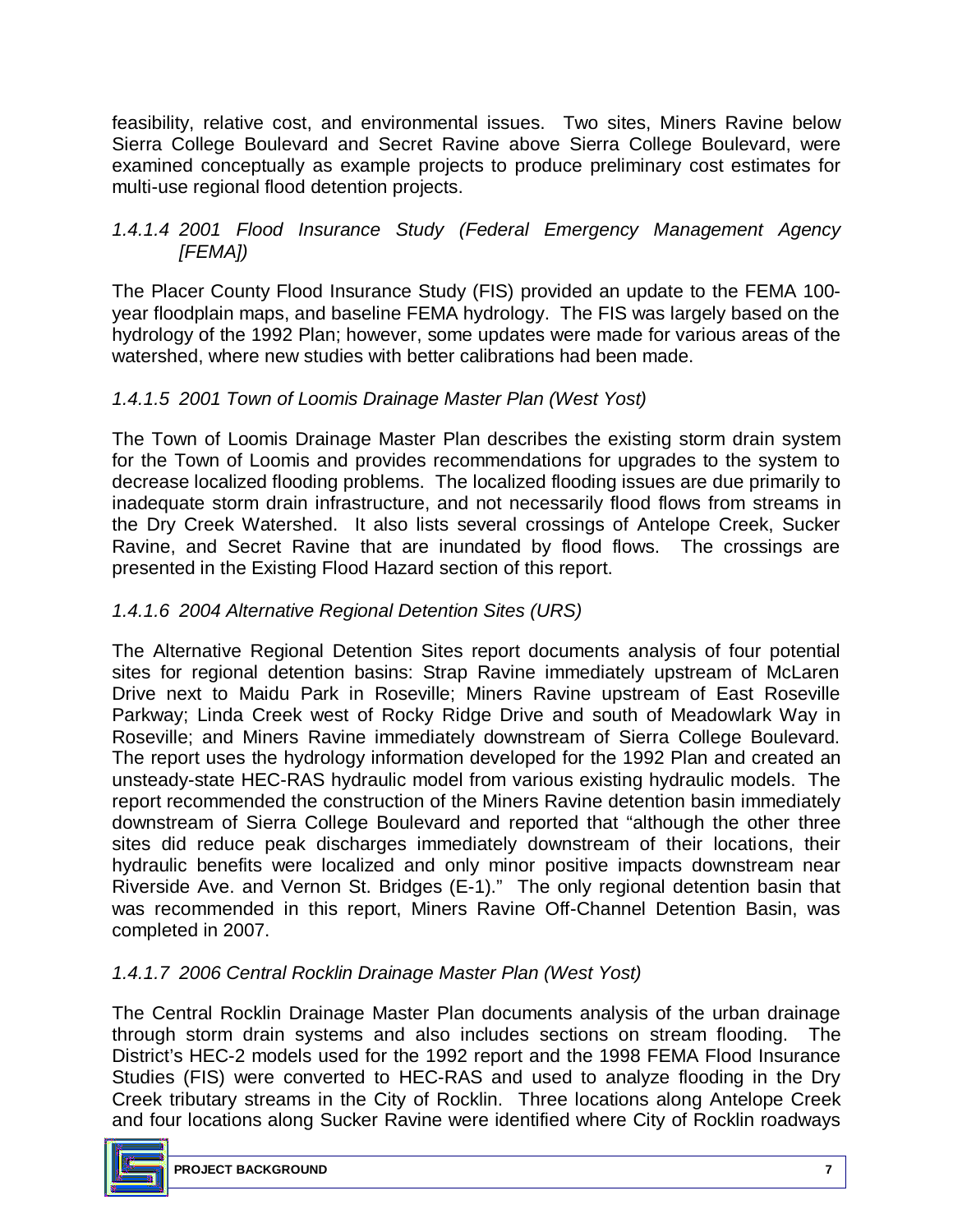would be expected to be overtopped during a 100-year storm event.

 *1.4.1.8 2007 Miners Ravine Off-Channel Detention Basin Hydrology and Hydraulic Design Report (RBF Consulting)* 

 The Miners Ravine Off-Channel Detention Basin Hydrology and Hydraulic Design Report contains the methodology and calculations used to design the Miners Ravine Off-Channel Detention Basin for the District. The report outlines the baseline hydrology for key points in the Dry Creek Watershed. Hydraulic design methods and calculations are also documented, including spillway design, sediment transport, and failure scenarios.

### **1.4.2 Environmental Documents**

 *1.4.2.1 1994 Dry Creek Watershed Flood Control Program Programmatic Environmental Impact Report (Jones & Stokes)* 

 The Dry Creek Watershed Flood Control Program Programmatic Environmental Impact Report (PEIR) describes the potential environmental impacts of the proposals of the recommendations of the 1992 Plan. 1992 Plan and presents mitigation measures to be used while implementing the

*1.4.2.2 2001 Secret Ravine Adaptive Management Plan (Dry Creek Conservancy)* 

 The Secret Ravine Adaptive Management Plan describes remedial actions for increasing natural salmonid production and satisfying a wide range of stakeholder interests.

### *1.4.2.3 2002 Miners Ravine Restoration Project (EDAW)*

 The Miners Ravine Restoration Project report describes the plan for improvements of the Miners Ravine Nature Reserve near the intersection of Oak Glen Lane and Auburn- Folsom Road to enhance floodplain function and habitat value. The plan includes channel excavation to restore natural floodplain function, removal of debris, bank re-vegetation, and removal of barriers to fish passage.

### *Agency, Department of Water Resources) 1.4.2.4 2002 Miners Ravine Habitat Assessment (State of California, The Resources*

 The Miners Ravine Habitat Assessment report describes the biological habitat survey of Miners Ravine with special attention given to salmon habitat.

 *1.4.2.5 2003 Dry Creek Watershed Coordinated Resources Management Plan (Dry Creek Conservancy, Harding Lawson Associates, Swanson Hydrology & Geomorphology, ECORP Consulting, Inc.)* 

 The broad scope of the Dry Creek Watershed Coordinated Resources Management Plan offered a comprehensive review of the Dry Creek watershed covering hydrology,

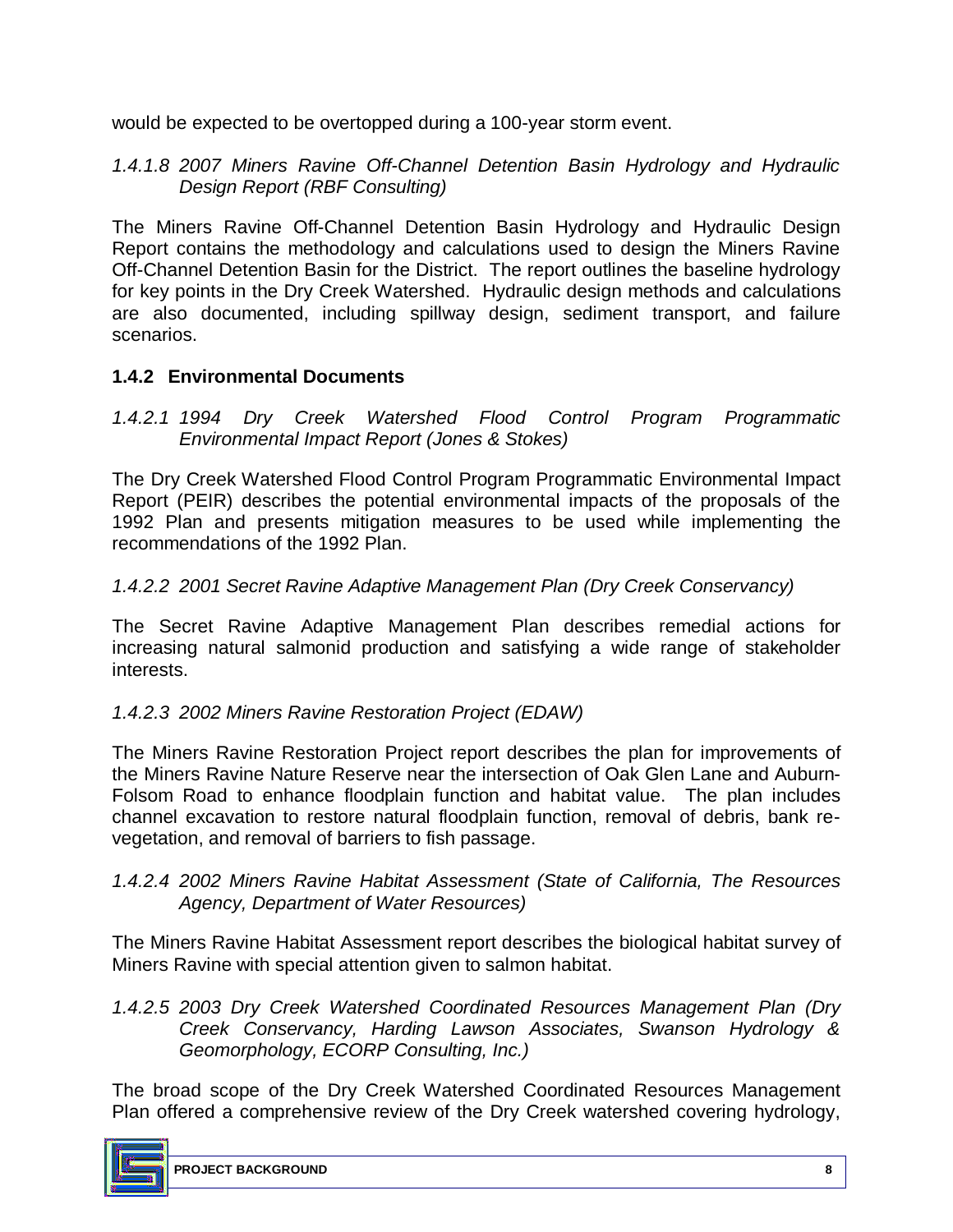implementation plans. biology and wildlife, population growth and development projections, and policy

# **1.5 COMPUTER MODELING**

 This Plan Update provides a new hydrologic modeling system that is a significant at the time it was prepared, the new modeling system is better able to evaluate flood flow timing and backwater impacts on flow routing that are significant to development impact and project analysis than the 1992 Plan model. Computer programs, including (HEC-HMS) and "River Analysis System" (HEC-RAS) software developed by the U.S. Army Corps of Engineers (USACE); GIS software; and other software, referred to as the Dry Creek Desktop software (DCDESKTOP) (see Appendix J) developed specifically for this Plan Update, were employed to develop a new basis for watershed runoff and flood flow evaluations. The new modeling system includes substantially more detail than the 1992 modeling system, thereby allowing it to be used on smaller tributaries which will facilitate its application on smaller projects. Furthermore, the new modeling system has been calibrated using precipitation and stream flow gage data from December 1995, January 2007 and December 2005 storm events to ensure the validity of the results. technological advance over the 1992 Plan. Though the 1992 Plan was state-of-the-art the USACE's "Flood Hydrograph Package" (HEC-1), "Hydrologic Modeling System"

 This Plan Update uses more than seven times the number of sub-watersheds than included in the 1992 Plan HEC-1 model to facilitate evaluation of smaller features and the effects of routing along tributaries. Also, whereas the 1992 Plan developed some HEC-1 flow (Modified Puls) routing parameters using steady-state flood profiles calculated in HEC-2, the Plan Update HEC-1 and HEC-HMS models include far more detailed flow routing parameters developed using steady-state HEC-RAS models. Additionally, an unsteady-state hydraulic routing model that covers the streams in the lower (downstream) two-thirds of the watershed was prepared and used to perform critical routing analysis. The unsteady-state hydraulic model was used to calibrate the system model and to perform realistic evaluations of project impacts that would otherwise not be feasible. The watershed details, improved hydrologic routing, implementation of hydraulic (unsteady-state HEC-RAS) routing, and event calibrations form the basis of this Plan Update. This Plan Update uses HEC-HMS that is replacing HEC-1, to take advantage of its capabilities and to modernize the analysis procedure.

## **1.5.1 Application of HEC-1 and HEC-HMS**

 The District's procedures for using HEC-1 to perform hydrology studies are provided in the District's Stormwater Management Manual (SWMM) dated September 1, 1990 which were formally adopted in 1994. Historically, the District's methodology for using HEC-1 requires the use of the Placer County Design Precipitation Program (PDP) dated August 15, 1994. A key element of the District's hydrology procedures requires the use of multiple storm centerings to identify the appropriate design rainfall distribution for each unique condition.

The 1992 Plan was based on modeling of multiple storm center locations generally

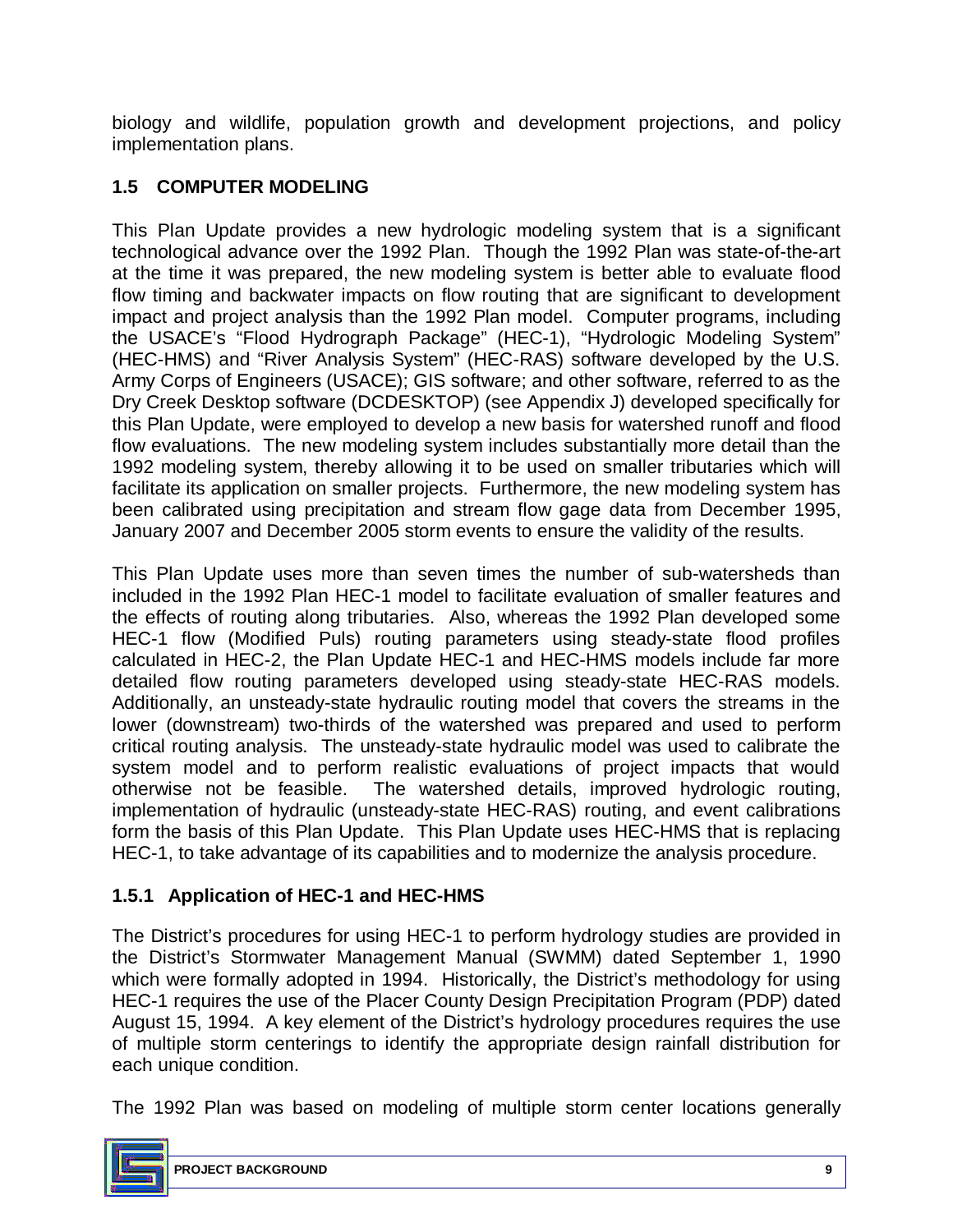consistent with, but not equivalent to, the subsequently adopted procedures. Various storm centering model runs established the peak flow rates at key locations throughout the watershed. Hydrology for local benefit analysis was performed for each of the projects included in the 1992 Plan was based on a storm center within each project's centering that generated the peak discharge along Dry Creek at Vernon Street to measure regional benefit. In the 1992 Plan, the storm used to measure regional benefit of projects was centered in the Miners Ravine watershed. Numerous subsequent studies relied on using this single storm centering. tributary watershed. Hydrology was also performed for each project based on the storm

 In the process of applying the PDP for this Plan Update, it was determined that there was an error in the programming code that became significant under some circumstances. As a result, the District's PDP software was updated to Version 2.0 (PDP2) with this Plan Update, to correct a precipitation generation error and to provide a smoother precipitation intensity distribution based on interpolation of rainfall depths.

 based on District approved methodologies, to perform multiple storm centering analyses, to convert HEC-1 files to HEC-HMS and to perform some other functions such as creating summary output tables. HEC-HMS offers more GIS mapping capabilities, input data error detection and other advantages over HEC-1. The DCDESKTOP software provides a much more efficient means to apply the PDP in HEC-HMS than is possible using HEC-1 input file conversion tools built into HEC-HMS. DCDESKTOP software may be downloaded from [www.pcdrycreek.org.](http://www.pcdrycreek.org/) The DCDESKTOP software provides an improved means to prepare HEC-1 input files

## **1.5.2 Application of HEC-RAS**

 This Plan Update used HEC-RAS to calculate Modified Puls routing parameters used in the hydrology models and to perform hydraulic routing to account for varying backwater conditions that cannot be simulated using HEC-1 or HEC-HMS. Varying backwater infers that there is not a one-to-one correlation between stage and discharge, a condition that is typical at structures and in the vicinity of stream confluences. HEC- RAS has replaced the USACE's HEC-2 "Water Surface Profiles" and UNET "One- Dimensional Unsteady Flow through a Full Network of Open Channels" computer programs. The Modified Puls routing parameters were calculated using steady-state HEC-RAS and were included in the HEC-1 and HEC-HMS models which only allow a one-to-one stage vs. discharge relationship. Unsteady-state HEC-RAS was used for evaluations that are sensitive to backwater conditions.

 Initially, the baseline project model was compiled in HEC-RAS version 4.0 for the lower two-thirds of the watershed. The model was built based on the assembly of existing hydraulic models for the various main tributaries of Dry Creek including: Miners Ravine, Secret Ravine, Sucker Ravine, Strap Ravine, Linda Creek, Cirby Creek, Antelope Creek, and Clover Valley. Modifications to the model were made as determined to be appropriate for the new system model to run in the unsteady-state mode. The model was also run in the steady-state mode to calculate Modified Puls routing parameters. However, HEC-RAS version 4.0 did not provide correct storage parameters for Modified

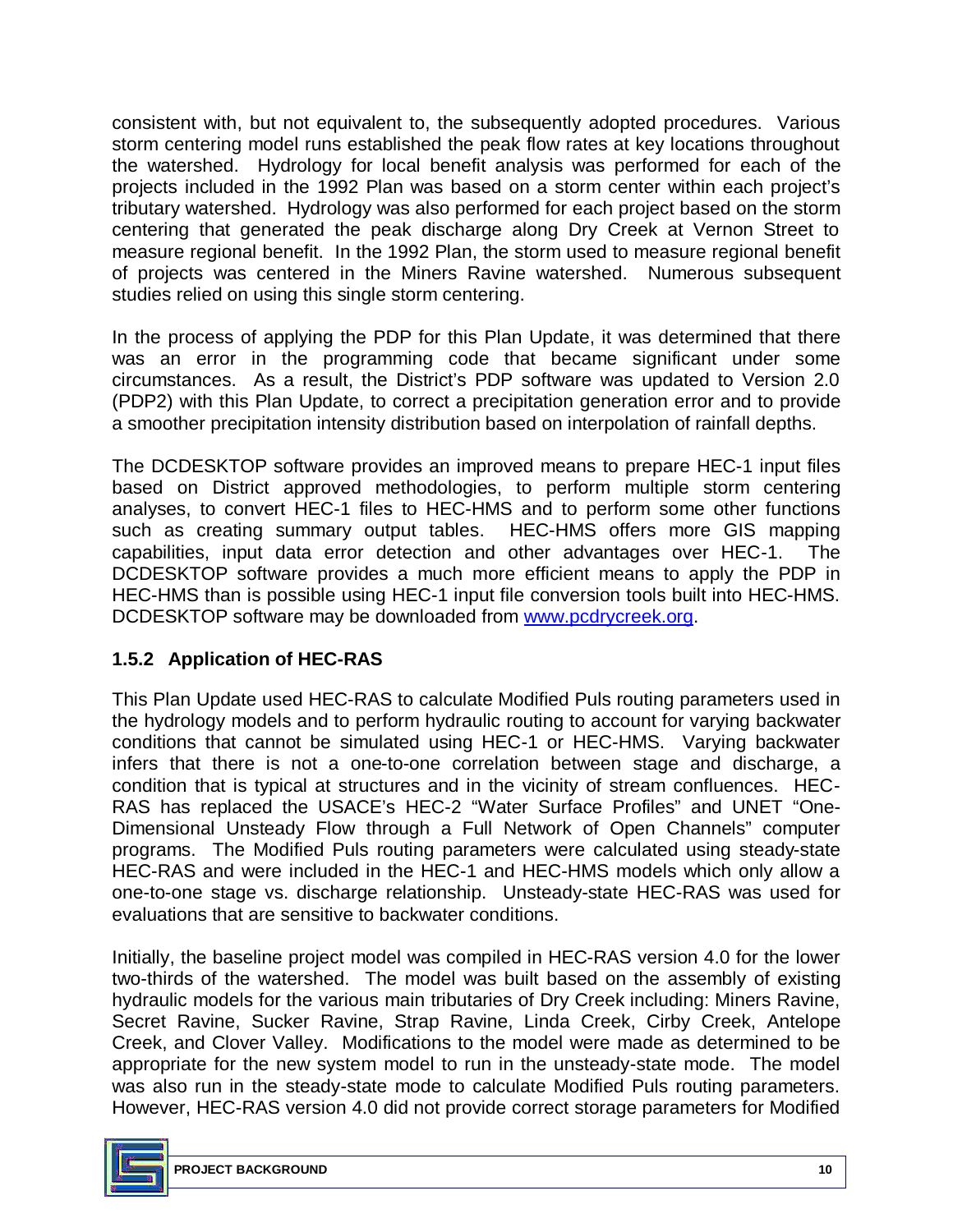Puls, so version 4.0.1 beta was obtained from USACE and was used for the Modified Puls calculations and preliminary unsteady-state analyses. Additionally, simple (no structures) steady-state HEC-RAS models were created for some of the upstream reaches using the topographic data obtained for the Plan Update for the sole purpose of calculating Modified Puls routing parameters for Plan Update hydrology. Hydrographs from the HEC-HMS model output were input into the unsteady-state models using USACE's "Data Storage System" (HEC-DSS). Software tools within the DCDESKTOP were also developed specifically for this Plan Update to assist in the organization and retrieval of the results of the HEC-RAS and HEC-HMS hydrology analyses. Ultimately, multiple combinations of hydrology and hydraulics were evaluated to consider appropriate land use and project scenarios necessary for Plan Update development. Final unsteady-state HEC-RAS model runs were all made using HEC-RAS version 4.1.0.

## **1.5.3 Topographic Data**

 The primary source of topographic data used for watershed delineations in this Plan Update was interferometric synthetic aperture radar (IFSAR) data acquired from Intermap Technologies Inc. The Intermap data is proprietary and was licensed to the District. The Intermap data was provided in NAD83 horizontal datum and NAVD88 vertical datum, with measurement units in feet.

 The Intermap data represents a higher point density of data than typically found in the USGS Digital Elevation Model (DEM), with a slightly better vertical resolution. The data set used in this Plan Update also included some artifact terrain areas near bridges and overpasses which did not correctly represent the ground surface. However, this data exceeds the accuracy requirements for determining watershed boundaries (with other supplemental data sources and limited field investigation) and watershed overland response factors, but is limited in its usefulness for detailed hydraulic studies or other purposes requiring higher resolution data. The topographic mapping and watershed delineations based on the Intermap data are provided in Appendix B.

 Supplemental data sources used to define watershed boundaries included a digital terrain model (DTM) provided by the City of Roseville, previous detailed drainage studies and some field investigations. Though the City of Roseville's DTM was not well documented and may have absolute accuracy issues, it was developed as part of the City's 2007 aerial imagery ortho-rectification process and it included breaklines that were useful in defining grade breaks and flow directions in some locations where it was unclear from other sources. Also, sub-watersheds within the Cirby Creek watershed were based on a previous detailed delineation provided by the City of Roseville. Other supplemental data included Placer County Water Agency (PCWA) water distribution canal maps, municipal drainage master plans, and other storm drainage system layout information. Field investigations were performed to refine boundaries at a few locations.

 The Plan Update used HEC-RAS unsteady-state hydraulic models to perform flow routing and project benefit analysis. These unsteady-state models where assembled for the Plan Update from various sources (see Section 3.5.2), though these are primarily

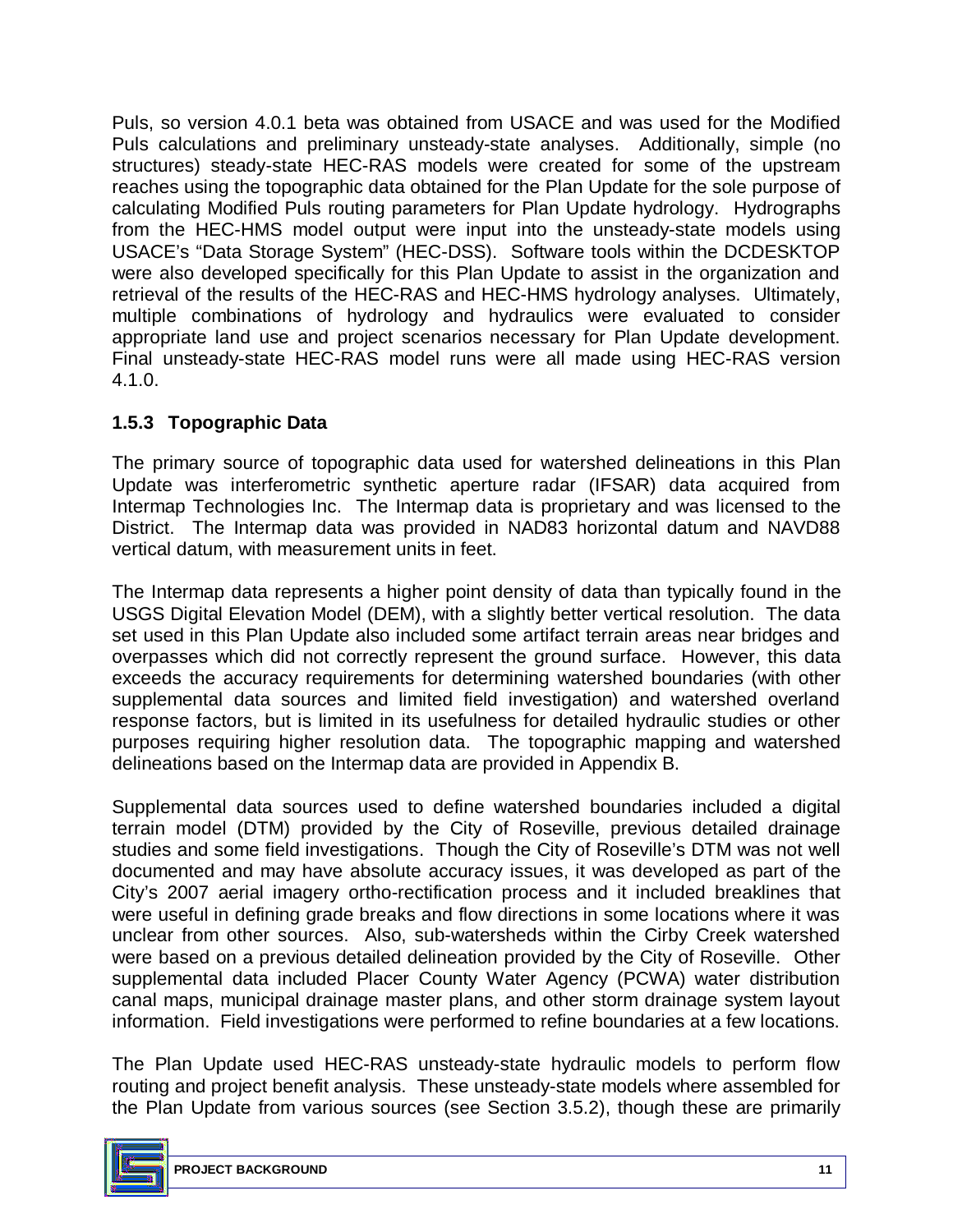from FEMA models. Therefore, this Plan Update indirectly used other sources of topographic data, including topography developed for FEMA and some private development projects. The datum of existing models used in this Plan Update were not researched, but can reasonably be expected to be consistent with NGVD29 vertical datum, as was used for the original Flood Insurance Studies.

# **1.5.4 Land Use**

 For the purpose of this Plan Update, land use data mapping (GIS) was assembled for three conditions: 1992, 2007, and the General Plan build-out. The 1992 Plan included land use maps (AutoCAD) for the estimated 1989/1992 land use conditions. These maps were converted to GIS files to establish the 1992 baseline land use areas. The 1992 Baseline Land Use is shown in detail in Plate 7.

 A high resolution aerial map taken in 2005 was used to compare each parcel to the General Plan build-out land use map. If the aerial showed a lower density land use than called for in the build-out condition, the land use type visible in the aerial image was applied. A color orthorectified radar image (CORI) obtained from Intermap, also from 2005, was also used to establish current conditions impervious area. Other information was used to have the impervious area estimate reflect what was built through 2007. Specifically, data from the City of Rocklin Master Plan dated February 2006 was used to update areas in Rocklin and information from the City of Roseville website provided "current uses" data. Field inspection of some properties was performed, and observed conditions were incorporated into the impervious area estimates. In many cases the known site land uses, and field inspected land uses conflicted with the land use identified in the applicable Master Plan. In these cases the known land use was used as a basis for "current condition" studies. The 2007 (current) Land Use is shown in Plate 8.

 Updated General Plan build-out land use files were requested from various agencies in the Dry Creek watershed. Information was obtained and converted into a GIS file type (shape file). In many cases, the various agencies had overlapping information which conflicted with each other. To resolve these issues, information from the agency responsible for mapping that area or the current land use observed in the field was used, as determined to be appropriate. The General Plan Build-Out Land Use is shown in Plate 9.

# **1.6 HISTORIC FLOODING**

 Floods in the Dry Creek watershed generally occur from October through April. The floods are usually caused by a combination of prolonged rainfall leading to saturated soils, and a short period of one to six hours of intense precipitation associated with frontal convection or severe thunderstorms.

 Dry Creek and its tributaries have an extensive record of flood conditions, especially in the Roseville area. Streamflow records are available for a gage in Roseville beginning

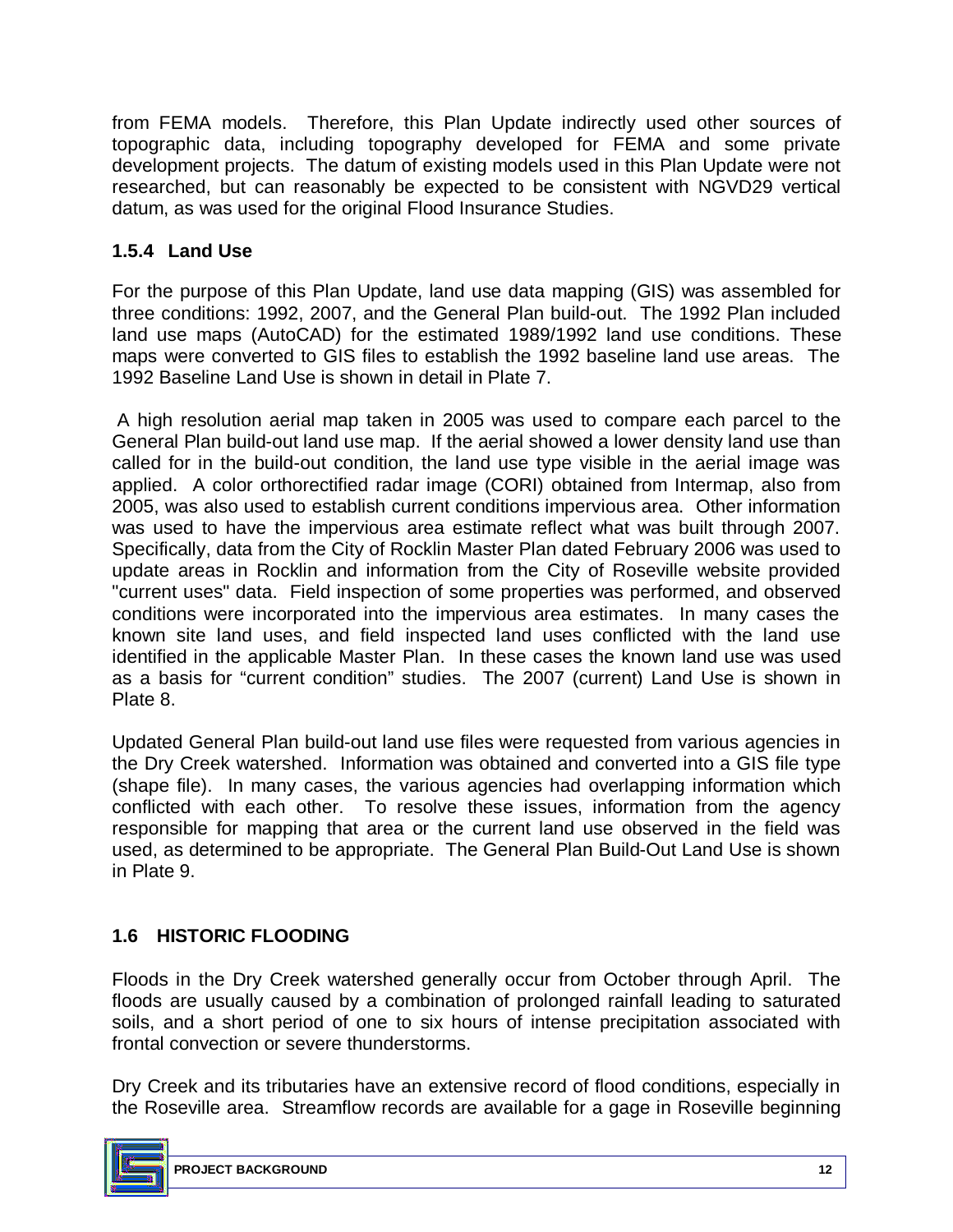in 1950. Damaging floods occurred in December 1955, April 1958, October 1962, December 1964, March 1983 and February 1986. The floods of 1983 and 1986 were the largest and most damaging on record before 1992. Hydrologic studies have shown recurrence interval of the February 1986 flood was from 50 to 100 years, depending on the specific location in the Dry Creek watershed. $6$  Flood events also occurred in 1995 and 2005, with the 1995 flood event causing extensive damage. Descriptions of flood some of these events was used to calibrate the hydrology model. that the recurrence interval of the March 1983 flood was approximately 10 years and the events since 1983 are provided because information is available and the data from

 Figure 2 is a photograph of Dry Creek flows inundating portions of downtown Roseville, including Royer Park, Douglas Boulevard, and Saugstad Park, during the 1995 flood event.



## **Figure 2: Portions of downtown Roseville during the 1995 flood event**

### **1.6.1 March 1983**

 The March 1983 event was estimated to have an average exceedance recurrence interval of about 10 years and "damaged approximately 25 residences along Linda and Cirby Creeks in Roseville. Portions of Royer Park were under water was well as areas in the Sierra Lakes Mobile Home Park. Dry Creek overflowed the Darling Way and Riverside Avenue bridges, disrupting traffic and flooding six businesses along Riverside Avenue.<sup>7</sup>

## **1.6.2 February 1986**

The February 1986 event was classified as an approximately 70 year event, and Placer

 $7$  James M. Montgomery, Dry Creek Watershed Flood Control Plan, 1992.



\_\_\_\_\_\_\_\_\_\_\_\_\_\_\_\_\_\_\_\_\_\_\_  $^6$  James M. Montgomery, Dry Creek Watershed Flood Control Plan, 1992.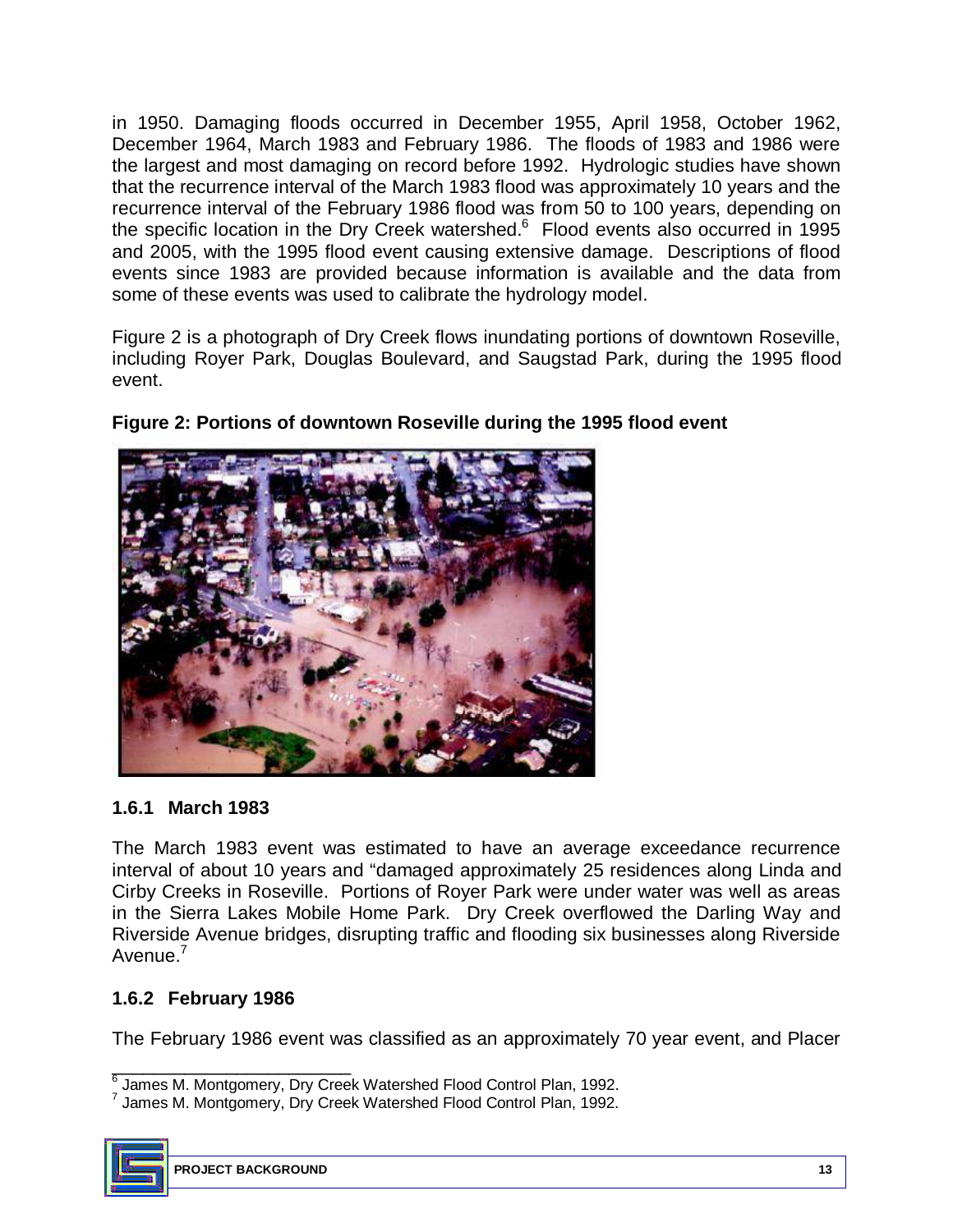County was designated as a Federal Disaster Area. Nearly all bridges and culverts were overtopped with 30 crossings sustaining embankment damage including Rocky Ridge Drive washing out. Two bridges over Dry Creek were damaged and street cave- ins occurred at a number of locations. Flooding caused the closure of many major streets in the watershed, including Riverside Avenue, Darling Way, Douglas Boulevard, Vernon Street, Sierra College Boulevard, and others. Around 100 homes in Roseville along Dry Creek, Linda Creek, and Cirby Creek were flooded with water levels up to five feet above floor levels.

 Ten homes along Antelope Creek and Secret Ravine tributaries in Rocklin and about sixteen homes along Miners Ravine in Placer County, in the area of Joe Rodgers Road, were flooded. Roseville City Hall and libraries were temporarily closed when their basements flooded. Downstream of Roseville, several residences along Dry Creek in Placer County were flooded. Flooding occurred along most of Elkhorn Boulevard near Dry Creek in Sacramento County, including many residences, schools, and businesses. Available gaged flow rates and stream stages from the February 1986 storm event were used to calibrate the 1992 model. Total damages within Placer County were estimated at \$7.5 million. Based upon application for disaster assistance, 62 homes were damaged or destroyed within the watershed, although the actual number of damaged homes is thought to have been higher. Dozens of businesses in downtown Roseville were damaged or destroyed, and one fatality was associated with this flood event.

## **1.6.3 March 25, 1989**

 The March 1989 event was estimated to have an average exceedance recurrence interval of between 1 and 2 years. Available gaged flow rates and stream stages from the March 1989 storm event were used to calibrate the 1992 model.

### **1.6.4 January 1995**

 The January 1995 event had been classified as being approximately a 100 year event prior to this Plan Update. Further analysis of available data indicated that the January 1995 event was statistically closer to a 200-year storm event than a 100 year event at some key locations. (Identification of the 1995 storm event as potentially being significantly more severe than a 100-year storm event in no way limits municipality's ability to regulate to this maximum storm of record instead of a 100-year event.) The January 1995 storm resulted in the most severe recorded flooding to date occurring in the Dry Creek watershed, with Placer County being designated as a Federal Disaster Area.

Area.<br>The storm included two high precipitation storm events spaced about 12 hours apart. The first event delivered approximately a 10-year storm event. The second storm event delivered even higher intensities of precipitation. As with the 1986 flood, numerous bridges were overtopped. Total damages within Placer County were estimated at \$8.3 million, with 750 damaged or destroyed structures (\$4.2 million estimated damages for the Roseville area alone). Of the \$4.2 million in damages, one million was for road and bridge repairs, and two million was for utility repairs. Within the Roseville area, 385

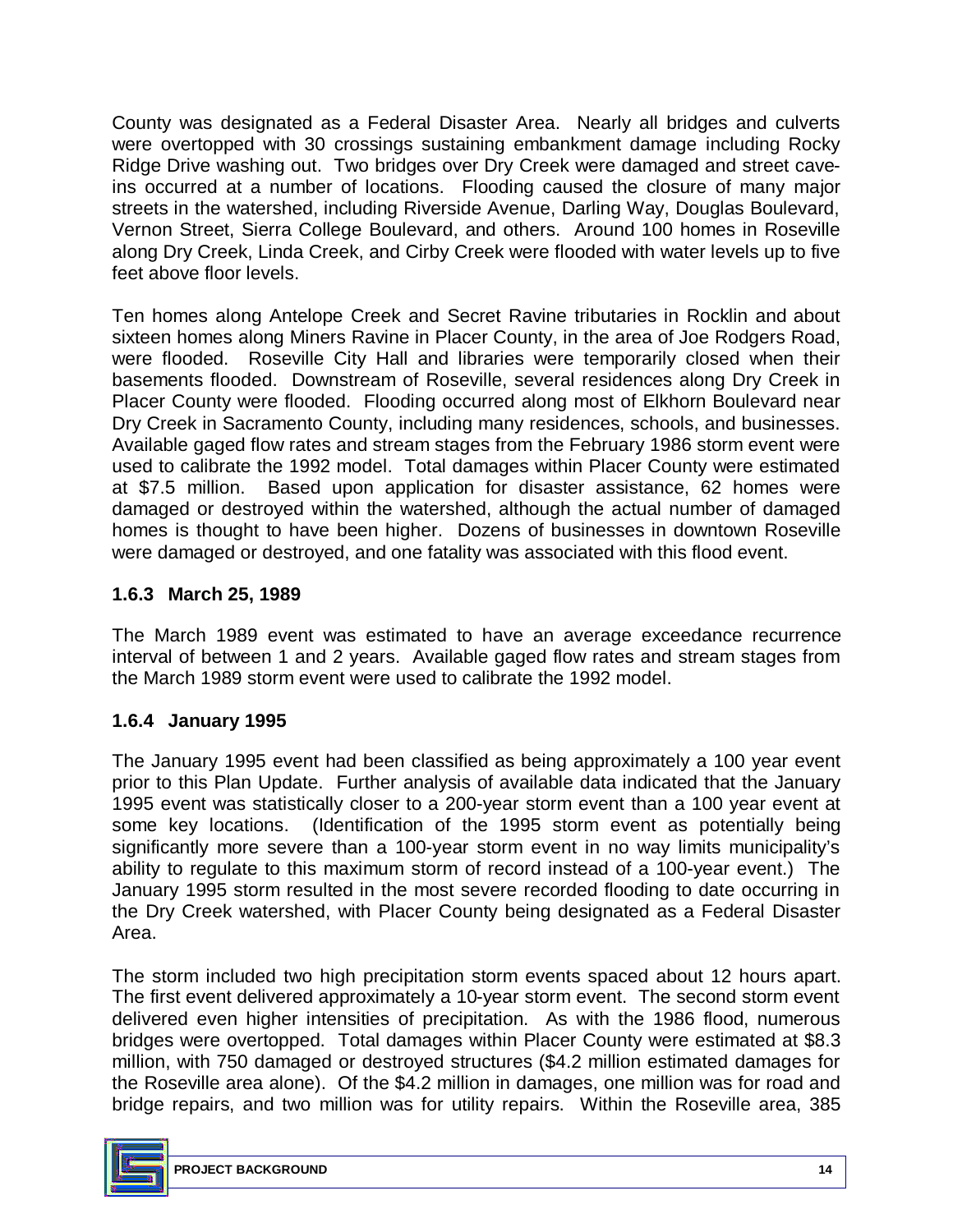homes, businesses, apartments, and mobile homes were damaged or destroyed. In addition, two sewage treatment plants were overtopped, and one landfill was damaged. No injuries or fatalities were associated with this flood event.

 Figure 3 shows a photograph of flows from Miners Ravine overtopping Sierra College Boulevard during the January 1995 event.

### **Figure 3: Miners Ravine overtopping Sierra College Boulevard during the January 1995 storm event**



### **1.6.5 January 1997**

 The flood events of 1997 were some of the most severe on record for the region. An isolated storm event typical for the Roseville area occurred on top of soils saturated from repetitive storm events causing a flash flood. This flooding resulted in 21 structures being inundated with floodwaters. The impact of this event was significantly reduced by a partially completed Cirby-Linda-Dry Creek Flood Control project. No injuries or fatalities were associated with this flood event.<sup>8</sup>

### **1.6.6 February 1998**

 A small flood event occurred on February 3, 1998, resulting in eight structures being inundated by floodwaters in the Dry Creek Basin. Once again, this event was caused by an isolated storm event centered over the watershed. No injuries or fatalities were associated with this flood event.<sup>9</sup>

 9 City of Roseville, *Draft Flood Risk Assessment*, 2004.



 $\frac{1}{2}$  . The set of the set of the set of the set of the set of the set of the set of the set of the set of the set of the set of the set of the set of the set of the set of the set of the set of the set of the set of 8 City of Roseville, *Draft Flood Risk Assessment*, 2004.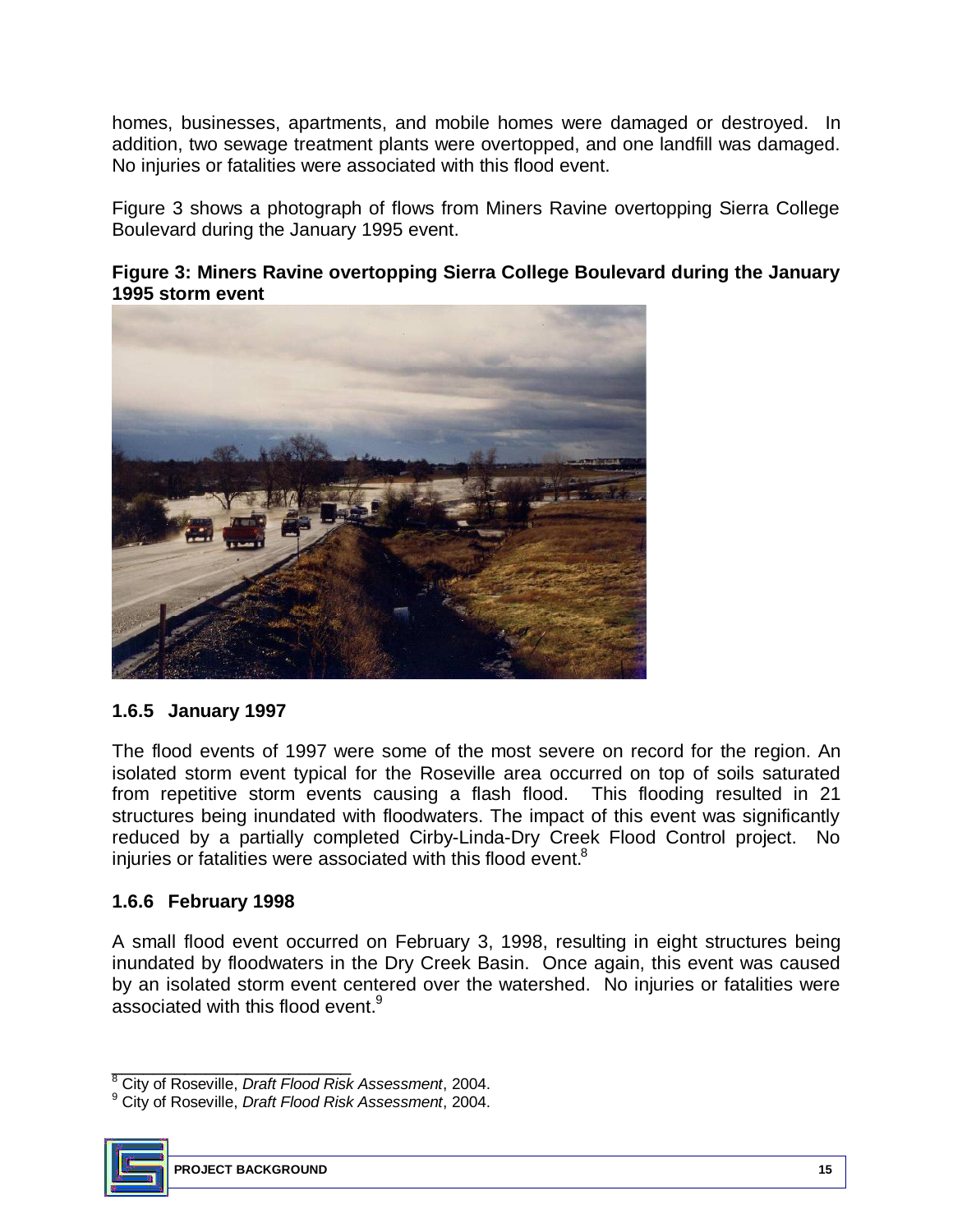### **1.6.7 December 2005**

 The December 2005 event was estimated to have an average exceedance recurrence interval of between 10 and 25 years. This event, often referred to as the "New Years Eve" event, occurred in the early morning hours of December 31, 2005. Most gages reported peak 6 hour precipitation between the 10-year and 25-year precipitation depths listed in the SWMM. Flooding was most noticeable in the lower watershed where the overtopping of Walerga Road made news as vehicles and drivers attempting to cross the bridge during overtopping flows required emergency assistance to have their stalled vehicles pulled to safety. One vehicle was pushed by the velocities in the overtopping flows onto the guardrail, and against a tree, requiring a helicopter rescue.

 Roadways that were overtopped included Champion Oaks Drive on Linda Creek as shown on Figure 4 and Barton Road on Miners Ravine as shown on Figure 5.



#### **Figure 4: Linda Creek overtopping Champion Oaks Drive in 2005**

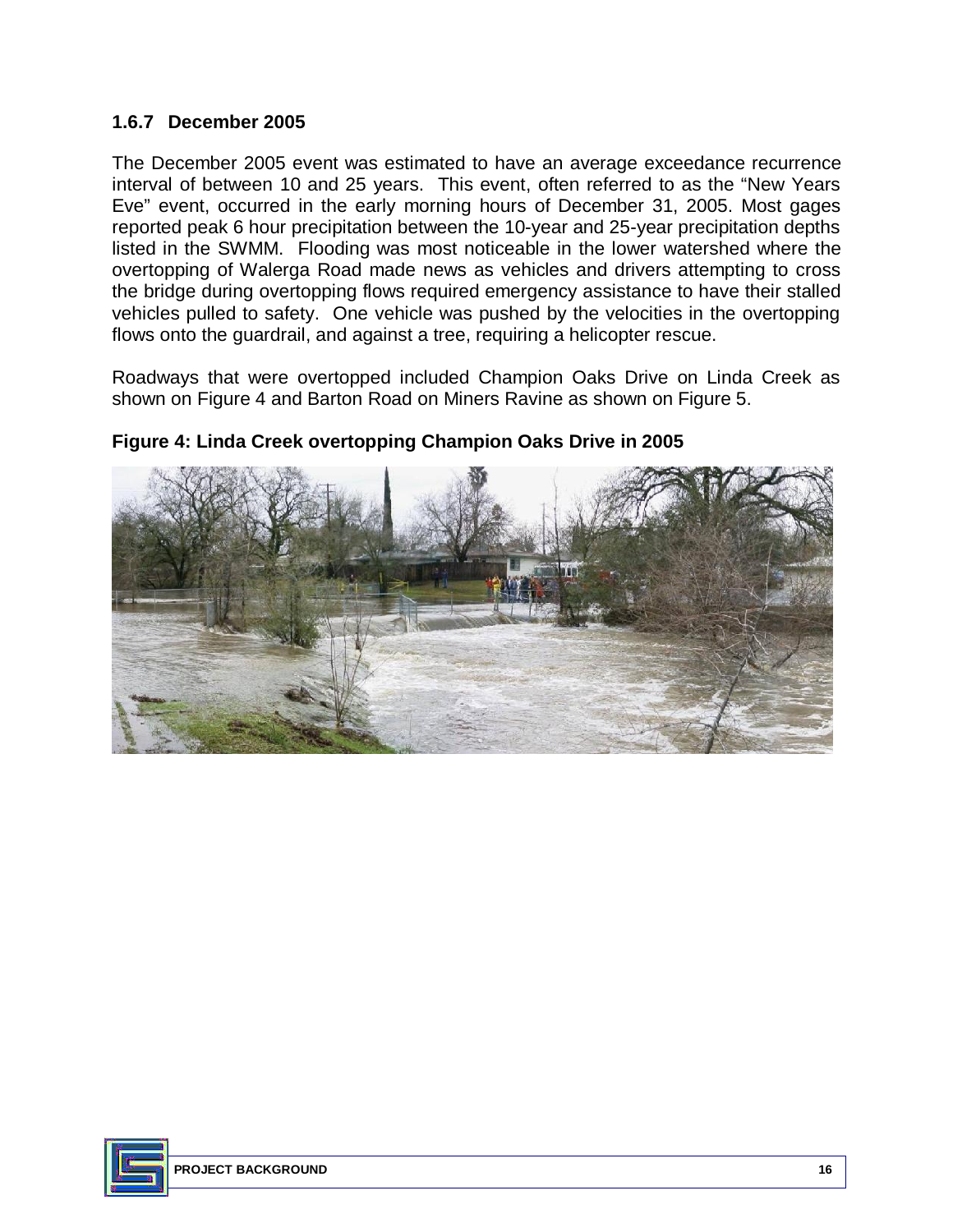**Figure 5: Miners Ravine overtopping Barton Road during the 2005 flood event** 



 In addition to the events listed above, flooding has occurred in numerous other events for storms in 1950, 1952, 1963, 1969, 1970, and 1973. However insufficient historic data are available to precisely define the geographic extent of flooding and the impact of these events  $10$ 

## **1.7 GAGE DATA**

 The District, the City of Roseville, and Sacramento County own and maintain 23 precipitation gages and 20 stream gages distributed throughout the Dry Creek type transmitters and are used to record, forecast and predict flooding in critical flood hazard areas of Placer and Sacramento County. The real-time gage data is transmitted and stored for either real-time or historical use. Additionally, the base stations located in Auburn and Roseville act as redundant data storage servers since both systems receive a majority of the Western Placer County gage data. All data received by the Auburn and Roseville base stations is also uploaded to a server in Colorado maintained by OneRain, Inc. This data is available via the internet through the Contrail Web system. Plate 10 indicates whether the stream gage provides only stage values or if a rating curve based on flow measurements is available to provide a direct estimate of watershed. These gages, the location of which are shown on Plate 10, contain ALERT to base station servers in Auburn, Roseville and Sacramento where the data is recorded discharge.

\_\_\_\_\_\_\_\_\_\_\_\_\_\_\_\_\_\_\_\_\_\_\_ 10 City of Roseville, *Draft Flood Risk Assessment*, 2004.

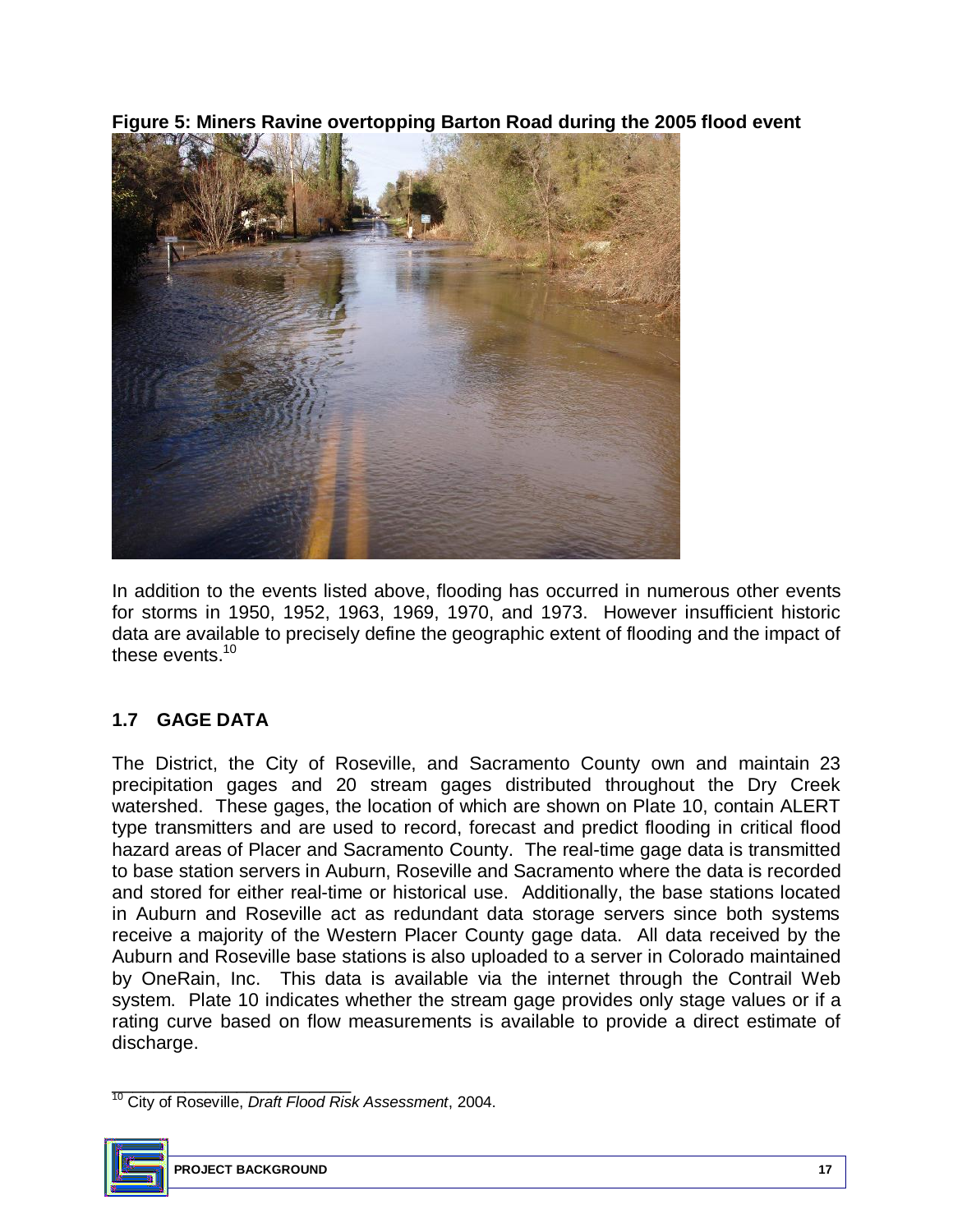Historical record event data was supplied for this Plan Update from data stored by the City of Roseville. Some of the gage records for the calibration events used in this plan were missing either because the data was corrupted or the gages were not installed or functioning properly. The application of the valid record gage data is explained in Appendix C for each record event of the calibration analysis.

## **1.8 RELATED FLOOD MANAGEMENT PROGRAMS**

 Floodplain management is the operation of a community program providing corrective and preventative measures for reducing flood damage. These measures take a variety of forms and generally include requirements for zoning, subdivision or building, and special-purpose floodplain ordinances. A community's agreement to adopt and enforce floodplain management ordinances, particularly with respect to new construction, is an important element to provide flood loss reduction building standards for new and existing development.

## **1.8.1 FEMA**

 FEMA plays a particularly prominent role in floodplain management. FEMA is charged with overseeing disaster assistance and mapping floodplains. One of FEMA's programs is the National Flood Insurance Program (NFIP). Nearly 20,000 communities across the United States and its territories participate in the NFIP by adopting and enforcing NFIP makes federally backed flood insurance available to homeowners, renters, and business owners in these communities. Community participation in the NFIP is voluntary; however, Placer and Sacramento Counties, including the Cities of Lincoln, Rocklin and Roseville and the Town of Loomis, are participants in the Flood Insurance Program. In addition to providing flood insurance and reducing flood damages through floodplain management regulations, the NFIP identifies and maps the Nation's floodplain management ordinances to reduce future flood damage. In exchange, the floodplains.

 Mapping flood hazards creates broad-based awareness of the flood hazards and provides the data needed for floodplain management programs and to actuarially rate new construction for flood insurance.<sup>11</sup> These Flood Insurance Rate Maps (FIRMs) identify floodplains in the watershed that are used to assign risk and insurance rates for homeowners and businesses. FIRMs denote the location of the federal 100-year flood area, 500-year flood area, and the Base Flood Elevation. In a 100-year floodplain, there is a 1 percent chance of flooding in a given year, and in a 500-year floodplain, there is a 0.2 percent chance of flooding in a given year. If an area is within a 100-year floodplain, flood insurance is required by most mortgage companies. FEMA is also responsible for the accreditation of levee systems.

\_\_\_\_\_\_\_\_\_\_\_\_\_\_\_\_\_\_\_\_\_\_\_ <sup>11</sup> FEMA Website. Available at: http://www.fema.gov/hazard/flood/index.shtm. Accessed: July 10, 2010.

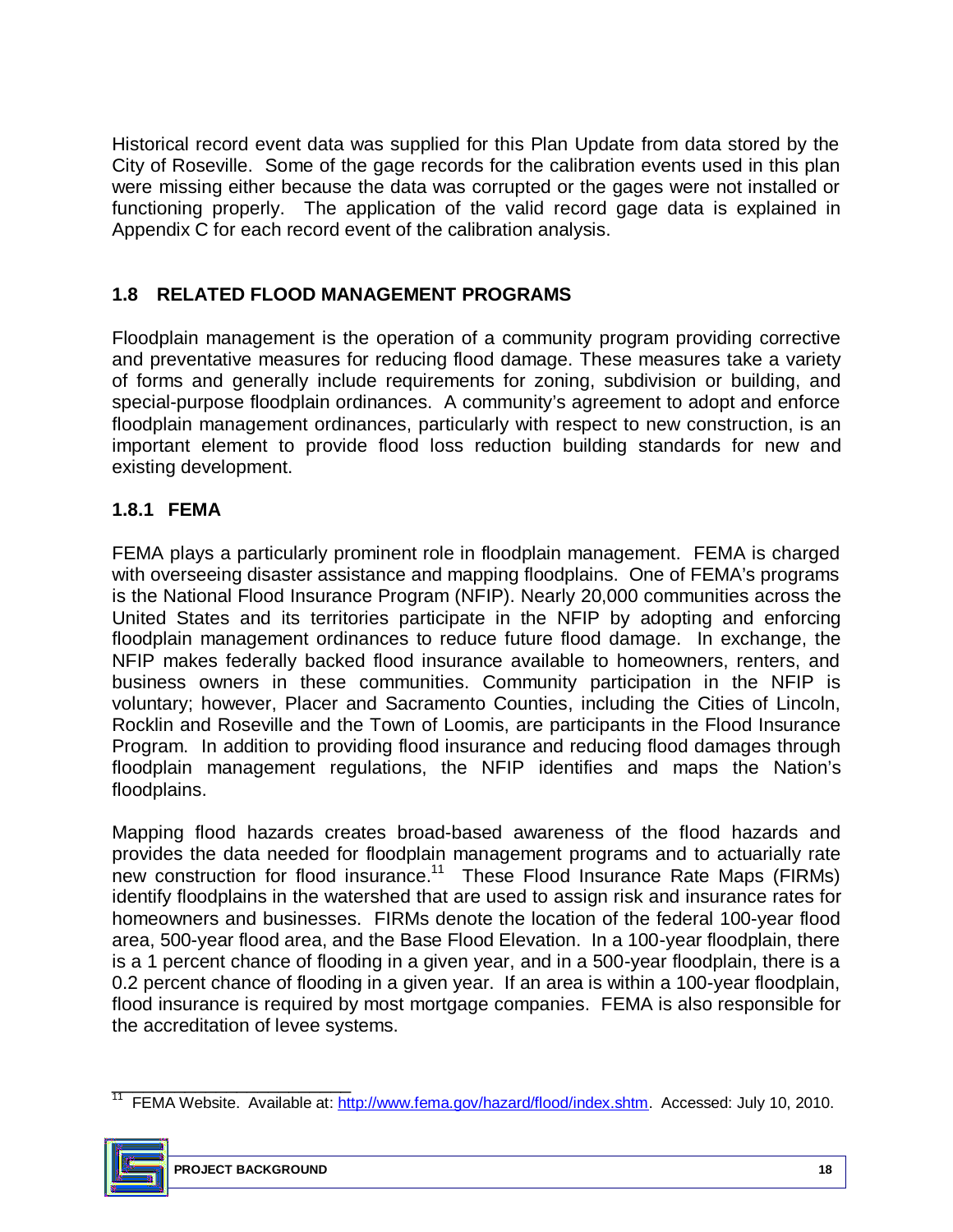### **1.8.2 Roseville<sup>12</sup>**

 The City of Roseville joined the NFIP on August 2, 1974. By implementing good floodplain management practices, Roseville became the first (and currently, only) community in the nation to receive the FEMA's Community Rating System (CRS) highest rating of Class #1. This rating allows Roseville property owners up to a 45 percent discount on their flood insurance premiums.<sup>13</sup>

 Flood protection is a major concern in Roseville as well as the remainder of the Sacramento/South Placer region. Flooding in Roseville is associated with storm runoff exceeding creek and storm drainage capacities. As a result, flooding in the City is generally confined to limited areas of low elevation adjacent to the creek systems.

 The City of Roseville is involved in several flood control projects and mitigation programs designed to protect residents and lessen the potential for flooding both within the City and within neighboring communities:

 The City has initiated the Cirby-Linda-Dry Creek Flood Control Project to reduce storm water back up at constrictions and increase the overall capacity of the floodplain. Of the seven work packages described in the project study, five have been completed. As a result of those improvements, the number of structures in the floodplain has been reduced to about 90. Most of the structures remaining in the floodplain are near Cirby Creek in the Zien Court and Trimble Way area and along Dry Creek upstream of Folsom Road.

 The City is currently collecting drainage mitigation fees within the Pleasant Grove and Dry Creek watersheds to be used to alleviate potential downstream drainage problems in these basins. Roseville is also involved, through the District, in the Auburn Ravine, Coon Creek, and Pleasant Grove Creeks Flood Mitigation Plan dated June 1993, as well as the Dry Creek Watershed Flood Control Plan.

 The City presently has a flood alert system in place. After the '86 flood, the City installed an alert warning system with 18 rain gauges, 19 stream level gauges, and a computer monitoring system. During high stream flows, the City broadcasts stream levels on Roseville Cable TV Channel 14/73 and monitors Doppler radar and satellite imaging of incoming storms to assist in advance notification efforts in the event evacuation of flood-prone areas is deemed necessary. In summer 2001, we put realtime stream gauge data on the City's website.

After the '86 flood, the City entered into a Memorandum of Understanding with the State

 $\frac{1}{2}$  , and the set of the set of the set of the set of the set of the set of the set of the set of the set of the set of the set of the set of the set of the set of the set of the set of the set of the set of the set

http://www.roseville.ca.us/pw/engineering/floodplain management/flood facts.asp. Accessed: May 8, 2011.



 $12$  City of Roseville General Plan, 2025, adopted by the City Council on May 5, 2010. Available at: http://www.roseville.ca.us/planning/general plan n development guidelines.asp. Accessed: July 14,

<sup>2010.&</sup>lt;br><sup>13</sup> City of Roseville Website. Available at: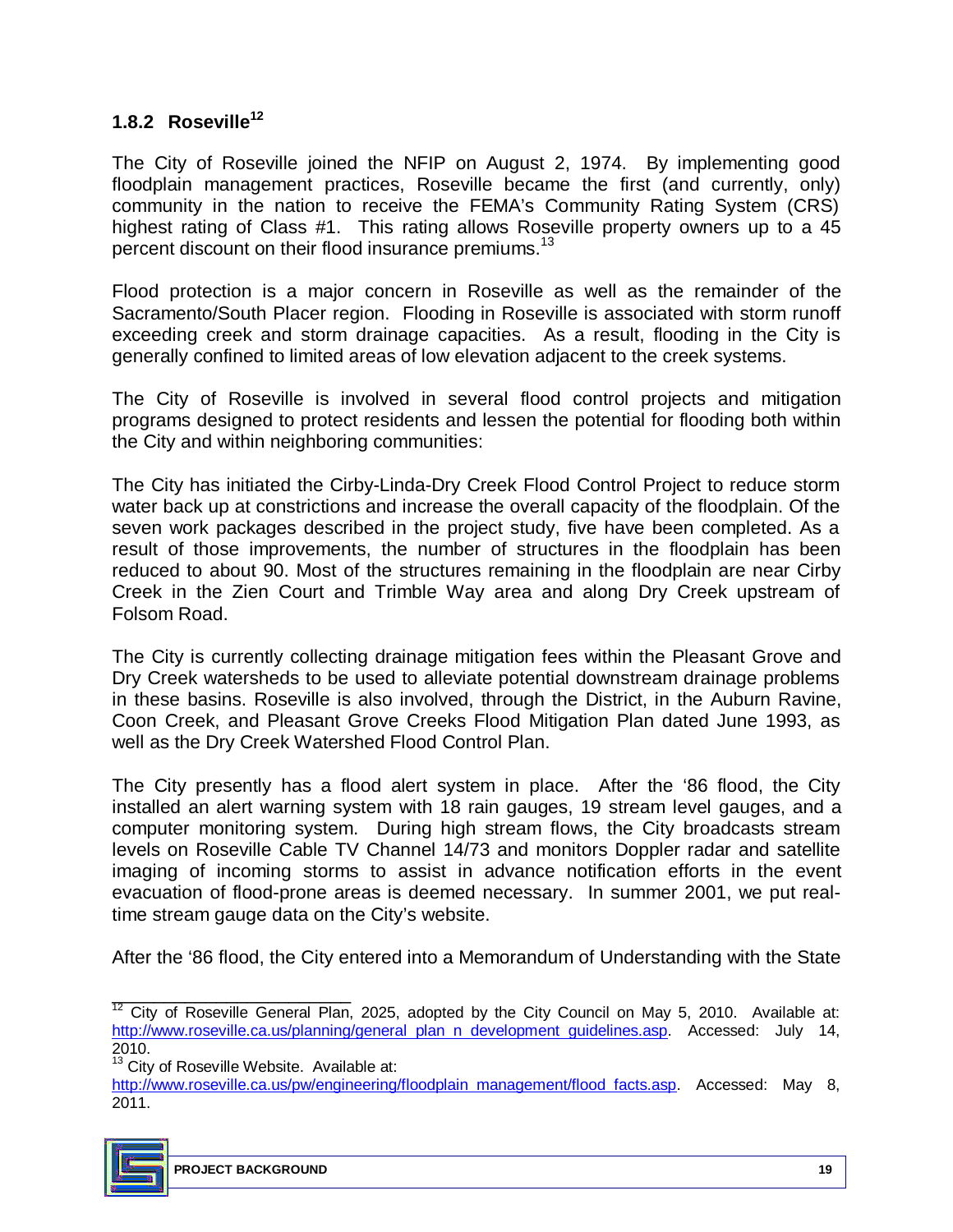Department of Fish & Game to allow clearing creeks of fallen trees and debris which could otherwise float downstream and block culverts and bridges.

## 1.8.3 Rocklin<sup>14</sup>

 The City of Rocklin joined the NFIP on July 19, 1974. The City currently has a CRS Class of 10 with an application pending to improve its CRS Class to  $8.15$  In addition, the City of Rocklin participates in the NFIP by adopting and enforcing floodplain management ordinances to reduce future flood damage. City of Rocklin Municipal  Code *[Section 15.16 Flood Hazard Areas](http://library2.municode.com/default-test/template.htm?view=browse&doc_action=setdoc&doc_keytype=tocid&doc_key=b9eb810f081945c02d58e5a2e913f105&infobase=16050)* addresses floodplain management. In exchange for this voluntary participation, the NFIP make federally-backed flood insurance available to homeowners, renters, and business owners in the City

 On October 26, 2010 the City adopted Ordinance 967 Repealing and Reenacting Chapter 15.16 of the Rocklin Municipal Code Relating to Flood Hazard Areas within the City of Rocklin.

 The City of Rocklin has a Floodplain Management Program established as part of a community effort of corrective and preventive measures for reducing flood damage. These measures include zoning, subdivision or building requirements, and special- purpose floodplain ordinances. Specifically, the City has a Recreation-Conservation (R-C) designation for all established floodplain areas, and restricts development which would have an adverse impact on flood control. The City also requires new development to detain drainage to maintain peak flow runoff at pre-development levels.

 The City currently is identifying sites for storm water detention basins along Sucker Ravine between Dominguez Road and Rocklin Road. Completion of the project study report is anticipated in 2012.

## 1.8.4 Loomis<sup>16</sup>

 The Town of Loomis joined the NFIP on December 29, 1986. The Town does not currently participate in the Community Rating System (CRS) but will probably join soon.<sup>17</sup>

 The Town's Municipal Code Chapter 11.08,"Flood Damage Prevention" covers building 12.04,"Grading, Erosion and Sediment Control" covers preventive measures of erosion and sediment into the creek systems. The Town currently follows the California Stormwater Quality Association (CASQA) Handbooks for Stormwater Best Management guidelines in the floodplain and restricts development in the floodway. Chapter

<sup>&</sup>lt;u>uploads/final%20general%20plan.pdf.</u> Accessed: July 14, 2010.<br><sup>17</sup> E-mail from Brian Fragiao, City of Loomis, March 10, 2011.



\_\_\_\_\_\_\_\_\_\_\_\_\_\_\_\_\_\_\_\_\_\_\_

E-mail from Jee Choy, City of Rocklin, March 17, 2011. <sup>14</sup> City of Rocklin Flood Zone Information, 2010. Available at: http://www.rocklin.ca.us/government/ development/engineering/tools n resources/flood zone information.asp. Accessed: July 14, 2010.<br><sup>15</sup> E-mail from Jee Choy, City of Rocklin, March 17, 2011.

uploads/final%20general%20plan.pdf. Accessed: July 14, 2010. <sup>1s</sup> E-mail from Jee Choy, City of Rocklin, March 17, 2011.<br><sup>16</sup> Town of Loomis General Plan, Adopted July 31, 2001. Available at: <u>http://www.loomisca.gov/</u>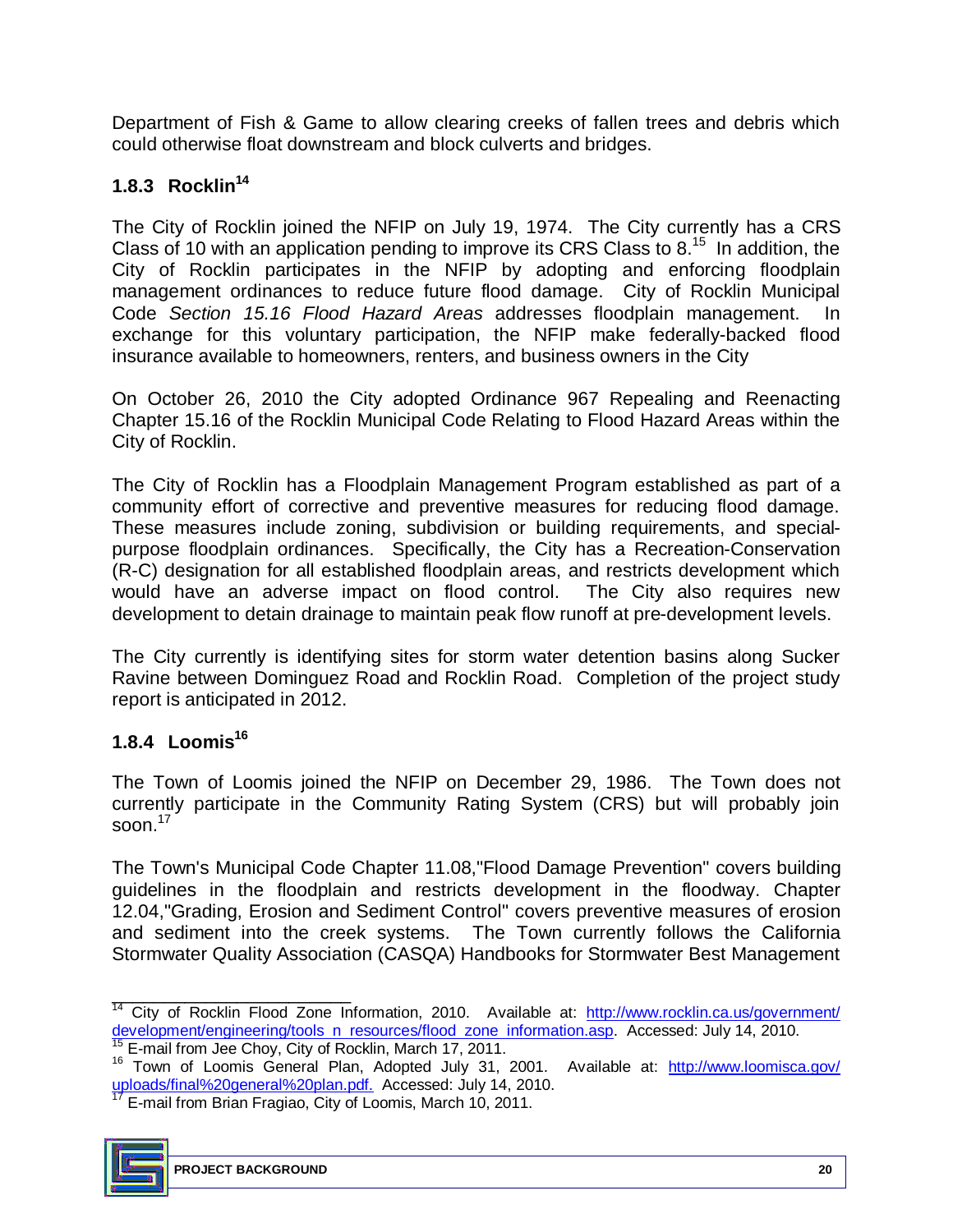## Practices.

 The Town has a five year agreement with Fish & Game to keep the creek channels clear. The Public Works Department field inspects the channels twice a year during the dry season and after every rain storm during the winter. Resident call-ins are the most effective way of finding out about creek problems.

 Creek channel maintenance to alleviate flooding potential has been an ongoing concern in Loomis. The majority of the properties that line the major creek systems in Loomis are privately owned, but the Town has made every effort to get site access from homeowners when vegetation, debris and/or downed trees have restricted rainfall flows. All future developments along the creek systems are required to include easements to the Town to facilitate maintenance.

## **1.8.5 Unincorporated Placer County**

 Placer County floodplain maps (FIRM) have been available since 1983. The County has been a part of the CRS since 1990 and a part of the National Flood Insurance Program (NFIP) since 1983. Placer County as of 2010 has a CRS Class of 5 and currently in good standing with both the CRS and NFIP. The County's floodplain management program is continuing to improve to better serve the community and lower the CRS rating for lower insurance premiums for residents and business owners.

 The County has the following ordinances governing development and activity in the floodplain. They are:

- 1. Grading Ordinance, Placer County Code Article 15.48 Grading, Erosion and Sediment Control
- 2. Flood Damage Prevention Ordinance, Placer County Code Article 15.52 Flood Damage Prevention Regulations
- 3. Storm Water Quality Protection Ordinance, Placer County Code Article 8.28 Stormwater Quality

 Through the Flood Control District, annual stream maintenance, which removes debris and trash to open the channel for flood flows, is completed on several stream reaches in the Western County area. Streams usually included are Dry Creek, Secret Ravine, and Miners Ravine.

## **1.8.6 Sacramento County18**

 Sacramento County has a Floodplain Management Ordinance which regulates participation in the NFIP. The County is required to permit all activities within federally floodplain management activities, such as setting construction standards in floodplain areas, and establishing permitting and floodplain mapping criteria as required for

 $\frac{1}{2}$  , and the set of the set of the set of the set of the set of the set of the set of the set of the set of the set of the set of the set of the set of the set of the set of the set of the set of the set of the set EnvDocs\_Notices/200201051020100419083507.pdf. Accessed: July 14, 2010. <sup>18</sup> Sacramento County General Plan. Available at: http://www.dera.saccounty.net/portals/0/docs/